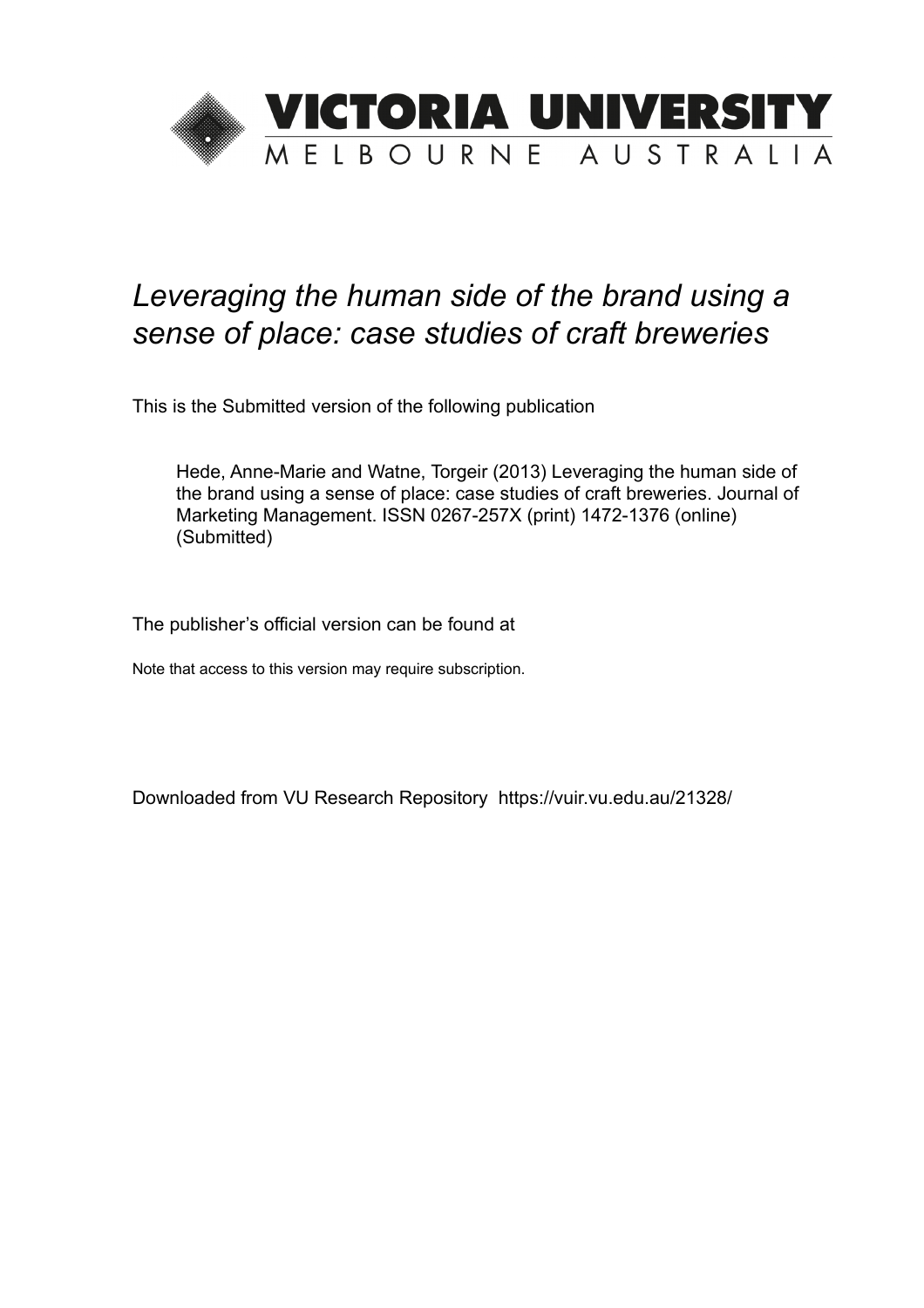# **Journal of Marketing Management**

**Leveraging the human side of the brand using a sense of place: case studies of craft** 

# **breweries**

Anne-Marie Hede (PhD) Victoria University Melbourne, Australia **Phone:** +61 3 9919 4715 **Email:** [anne-marie.hede@vu.edu.au](mailto:anne-marie.hede@vu.edu.au) 

Torgeir Watne (PhD) Victoria University Melbourne, Australia **Phone:** +61 3 9919 5367 **Email:** [Torgeir.Watne@vu.edu.vu](mailto:Torgeir.Watne@vu.edu.vu)

Anne-Marie is Associate Professor of Marketing and Associate Dean (Research and Research Training) in the Faculty of Business and Law at Victoria University, Melbourne. Her research interests focus on marketing management, including branding and marketing communications, and consumer responses to marketing strategies. She has published widely and completed a number of research grants related to her research interests.

Torgeir Watne is a Lecturer in the School of International Business at Victoria University in Melbourne Australia. He teaches international marketing for undergraduates and post graduates and supervises research students. His research interests are in socialisation and culture as well as new social movements.

<span id="page-1-0"></span>*"This is an Author's Original Manuscript of an article submitted for consideration in the Journal of Marketing Management. Copyright Taylor & Francis; Journal of Marketing Management is available online at [http://www.tandfonline.com.](http://www.tandfonline.com/)"*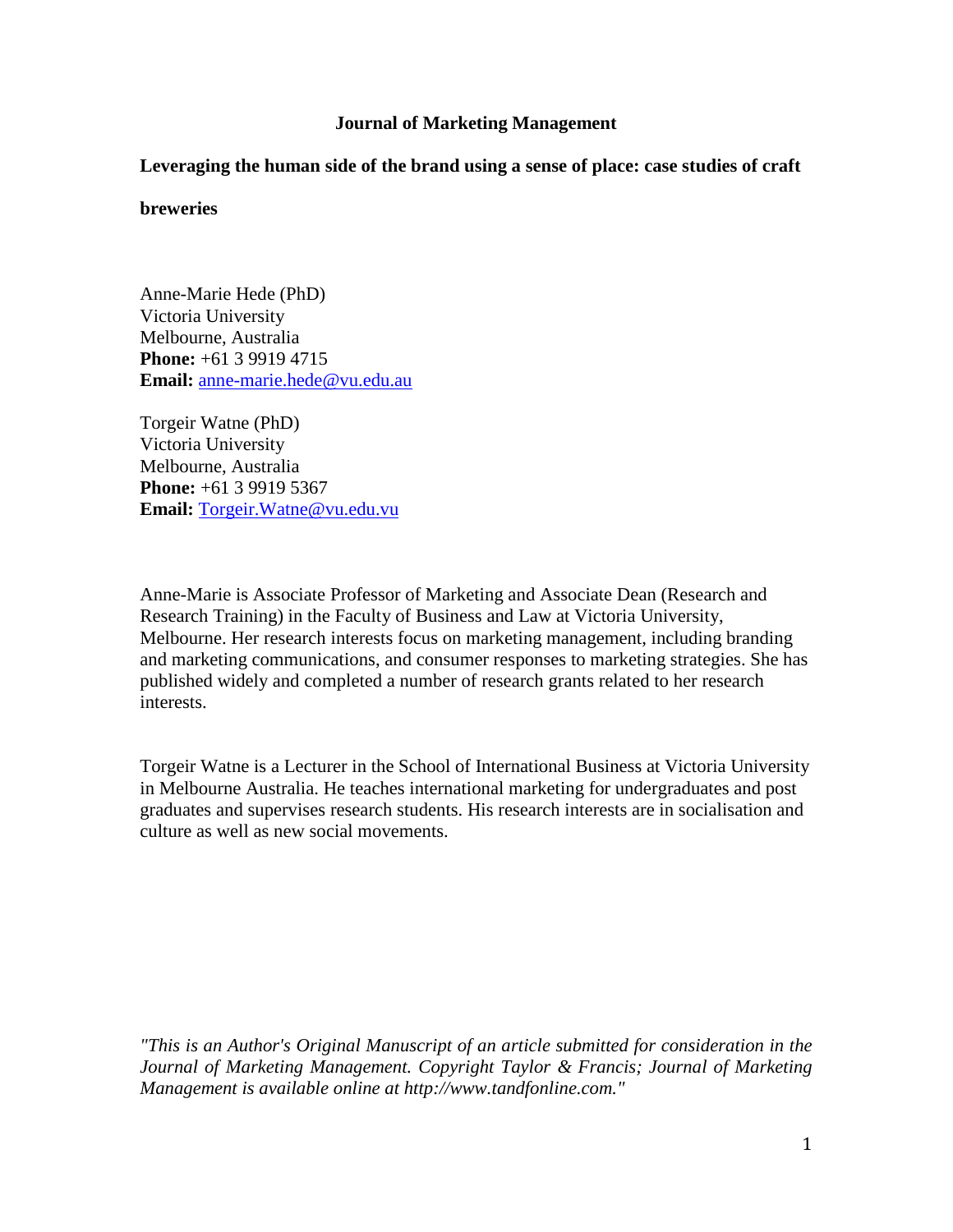**Leveraging the human side of the brand using a sense of place: case studies of craft breweries**

## **Abstract**

In order for consumers to emotionally connect with brands, brands must be transformed from inanimate entities into the realm of acquiring human characteristics. Following a review of more than 1000 breweries from online sources and beer companion books, we explore how a sense of place, derived from myths, folklores and heroes, enables marketers and consumers to co-create narratives that humanise brands. We add to the theory on brand humanisation as we conclude that a sense of place offers a novel, and different, approach to humanisation strategies based on anthromorphisation, personification and user imagery, but can also operate in tandem with them. Further research is recommended to understand how and why consumers respond to branding strategies that use a sense of place to humanise brands.

# **Summary of statement of contribution**

This exploratory study adds to the body of knowledge on how brands are humanised. It demonstrates that, at least in relation to craft breweries, a sense of place offers rich material for the creative content for brand narratives. In addition, we suggest that a sense of place has the distinctive advantage of allowing both marketers and consumers to create narratives with potential to humanise brands.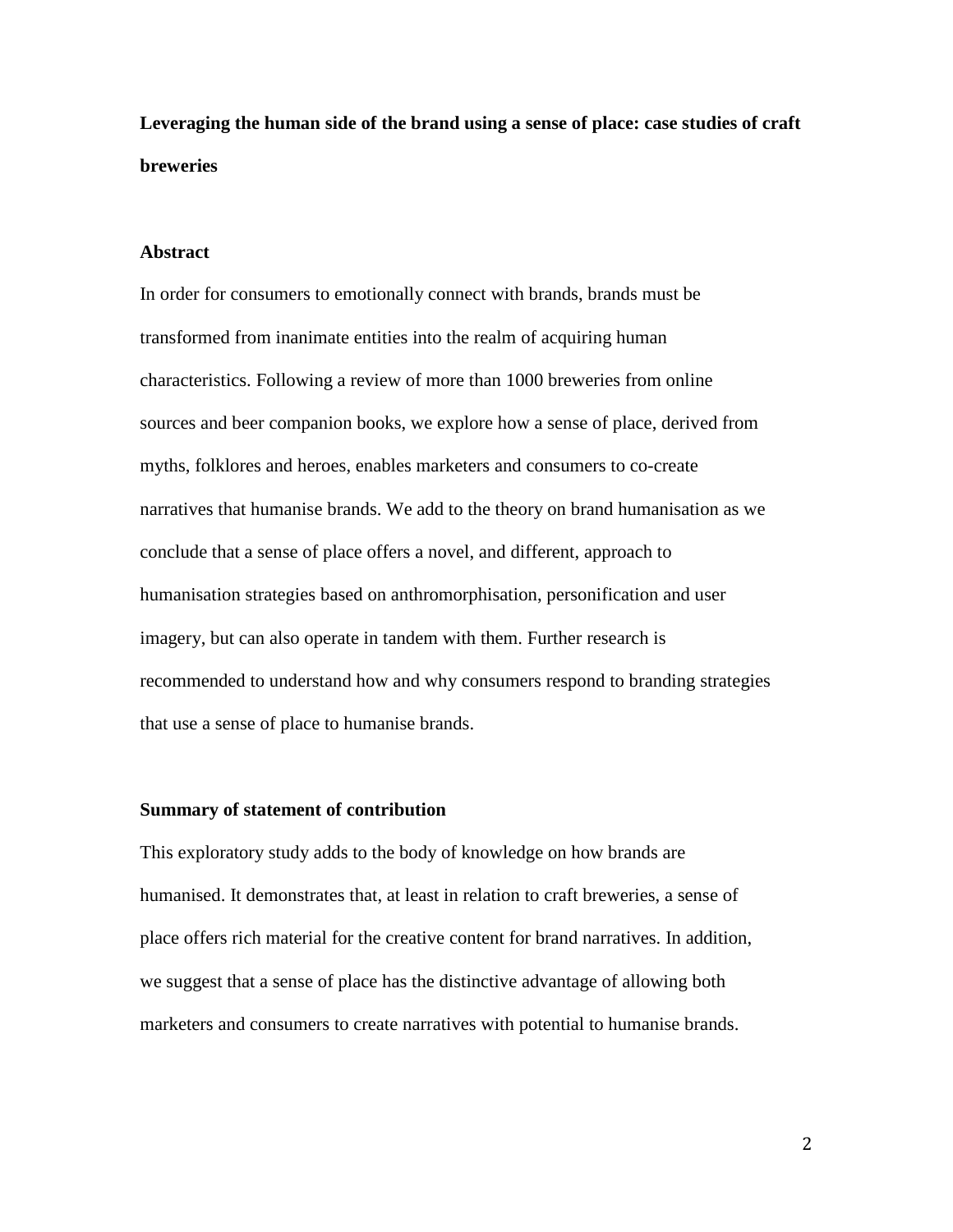**Key words:** brand humanisation, sense of place, brand narratives,

anthromorphisation, anthromorphic marketing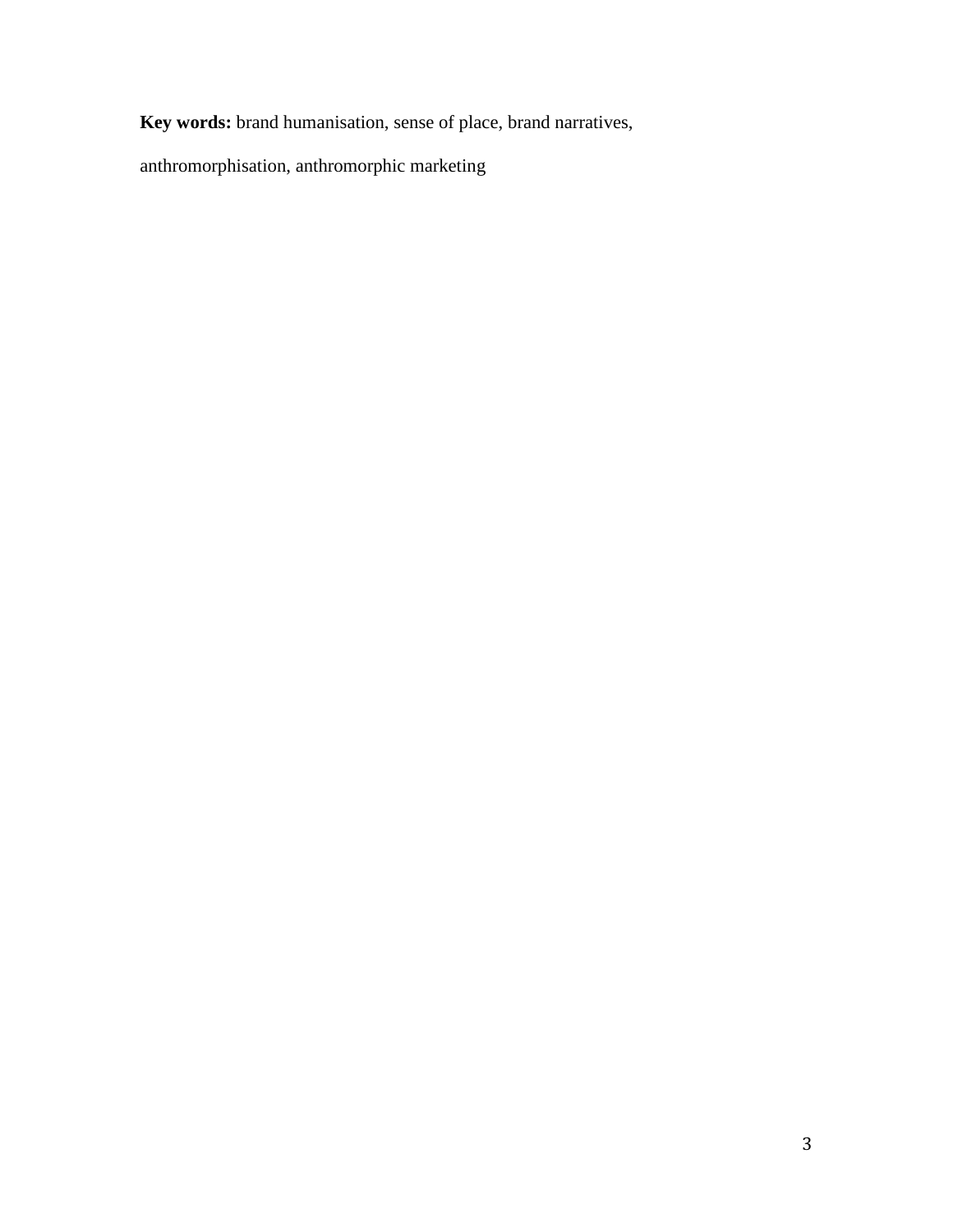# **Leveraging the human side of the brand using a sense of place: case studies of craft breweries**

Developing a relationship between a brand and consumers is achieved when consumers connect with brands in an emotional manner [\(Fournier, 1998\)](#page-33-0). As brands are ostensibly inanimate objects, this can only occur when brands are humanised [\(Aaker, 1999\)](#page-32-0). Thus far, the literature in this field of marketing suggests that brands are typically made human-like via anthromorphisation, personification or user imagery (Aaker, 1999). For example, in the case of Trip Advisor, the brand is humanised via anthromorphisation when physical human characteristics are overlaid onto the owl. In comparison, Jamie Oliver's personal attributes personify the Jamie Oliver brand, and in the case of Marlboro, images of the typical users of the brand are used in promotional collateral to help consumers identify with the brand.

Brand humanisation strategies around anthromorphisation, personification and user imagery are, to a large extent, implemented and controlled by the marketer. In this context, consumers have a limited capacity to extend, or personalise, brand narratives. This contrasts sharply with the increasing levels of participation consumers now experience in consumption [\(Ahonen & Moore, 2005\)](#page-32-1). In this paper, we explore how consumers can be included in brand humanisation strategies. In order to do this, we refer to a sense of place (SoP). A SoP describes relationships between people and social settings [\(Jorgensen & Stedman, 2001\)](#page-33-1) and human-place bonding [\(Kyle, Mowen, &](#page-34-0)  [Tarrant, 2004\)](#page-34-0), with its rootedness, insidedness and environmental embeddedness [\(Low](#page-34-1)  [& Altman, 1992\)](#page-34-1). We suggest that a SoP can create and reinforce emotional attachments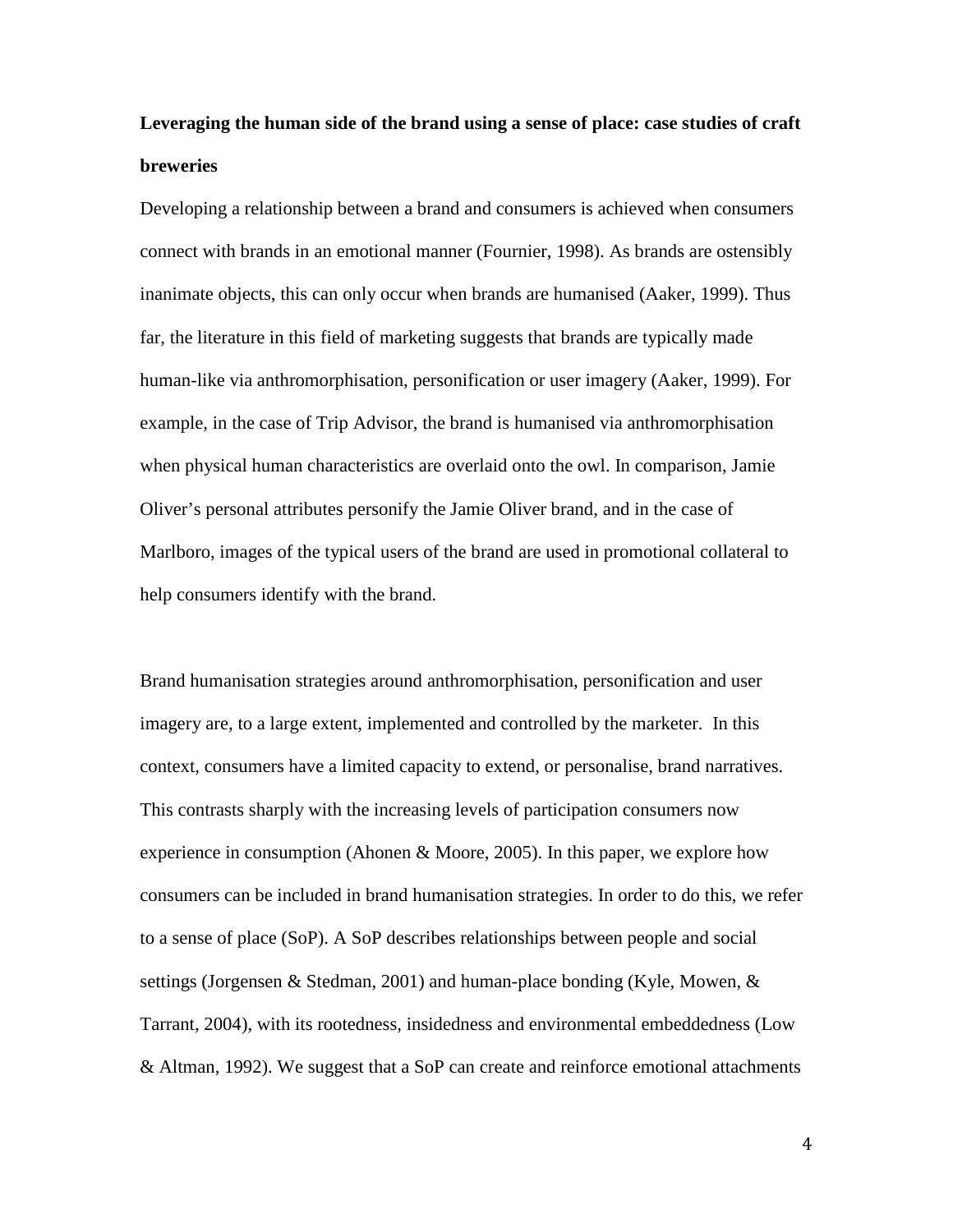between brands and consumers. As such, we are of the view that a SoP has potential to address the relationship-gap between brands and humans that may occur when anthromorphisation, personification and user imagery are used by marketers as the basis of their brand humanisation strategies.

We propose that a SoP can offer both marketers and consumers the rich content for 'brand poetics', or the means to co-create and embellish brand narratives which enable consumers to make sense of the world around them and of their consumption experiences (Ooi, [2002\)](#page-34-2). While all brands risk being perceived as irrelevant to consumers if they pursue ultra-global strategies which make them forget their origins [\(Quelch & Jocz,](#page-34-3)  [2012\)](#page-34-3), we acknowledge that our proposition is likely to be most pertinent to those brands that shy away from multinational and global marketing strategies and operate within the antithesis of capitalistic systems and against oppressive forces [\(Penaloza & Price, 1993\)](#page-34-4). Therefore, the research questions guiding our study are:

*Is a SoP a source of creative content for brand narratives aimed at humanising brands? If so, what does a SoP offer that is different from brand humanisation strategies based on anthromorphisation, personification or user imagery?*

The paper proceeds in the following manner. We refer to the notion of storytelling in marketing and then examine the branding literature to understand the rationale for humanising brands. We then look at the notion of a SoP and explore how it can offer creative content to humanise brands. After providing background to the research context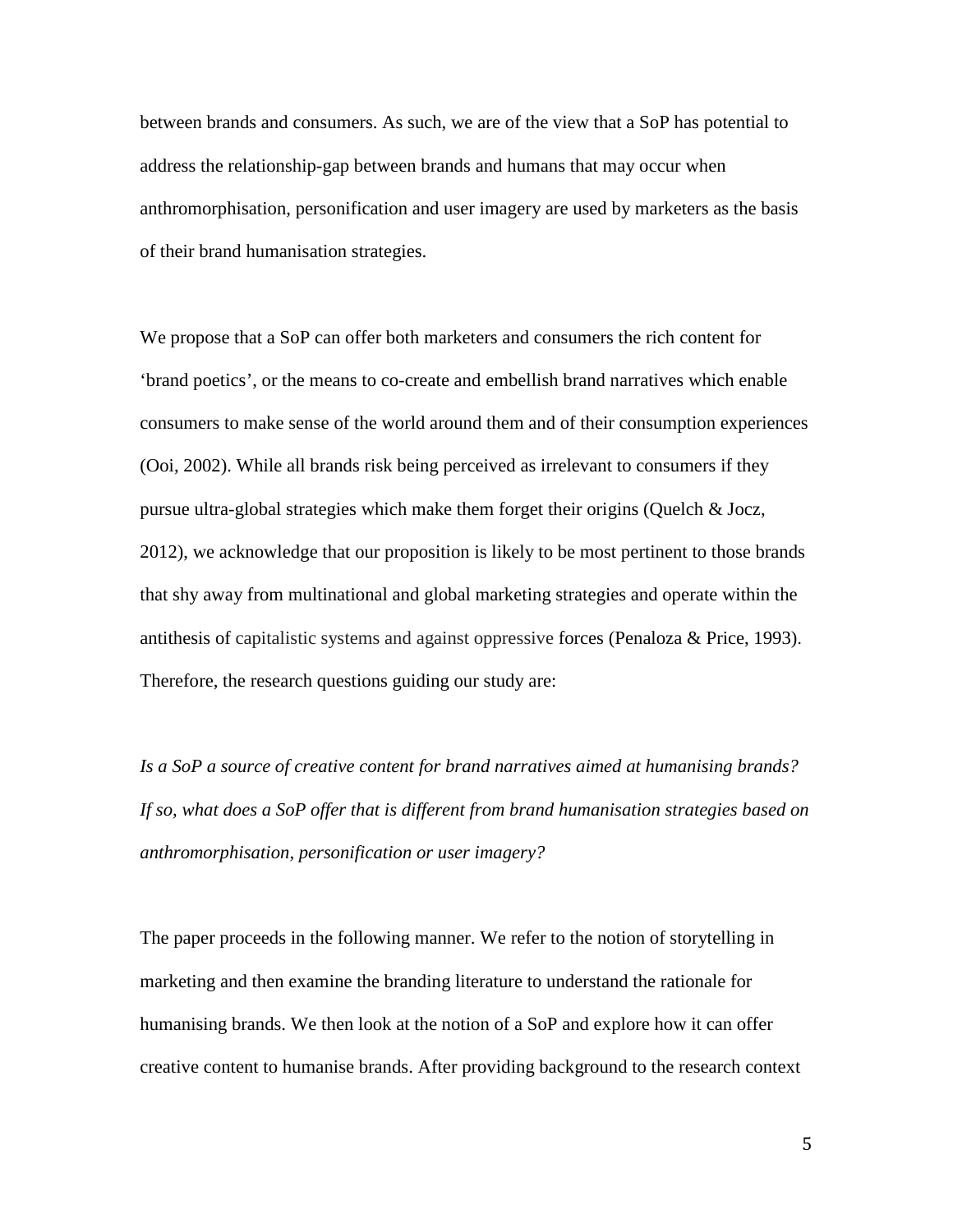– craft breweries – where we explore our proposition, we then provide the details of our research approach. Following this, we present our findings highlighting how craft brewery brands can be humanised using narratives around heroes, folklores and myths that originate from a SoP. We then discuss the implications of our findings for marketing management. Finally, we acknowledge the limitations of our research and put forward recommendations for further research on this topic.

#### **Narratives: sense-making for brands and consumers**

Narratives are fundamental to humans who are compelled to tell stories. While Benjamin [\(1973\)](#page-32-2) lamented on an apparent demise of storytelling and storytellers, storytelling is rife amongst brand managers and consumers alike. For example, Woodside, Sood and Miller [\(2008\)](#page-35-0) note that brand managers use storytelling techniques to effectively develop relationships between brands and consumers. Hirschman [\(2010, p. 581\)](#page-33-2) also suggests that brand narratives, like human narratives, are the product of human tendencies 'to see causality in the world, to experience time (whether cyclical or linear) as an opportunity for change and challenge, and to project human-like traits onto external objects and those of external objects onto ourselves' . [Thompson, Rindfleisch and](#page-35-1) Arsel (2006) suggest that brand strategists should focus on telling stories that inspire and captivate consumers to engage them with the brand and the brand narrative that underlies them. These 'brand poetics' [\(Ooi, 2002\)](#page-34-2) invent and present a unique and attractive brand story that enables consumers to make sense of their experiences. In this sense, verbal, textual, visual or performance devices are used by both brands and consumes (as storytellers of the brand narrative) to deliberately include, and exclude, aspects of the tale that are relevant to their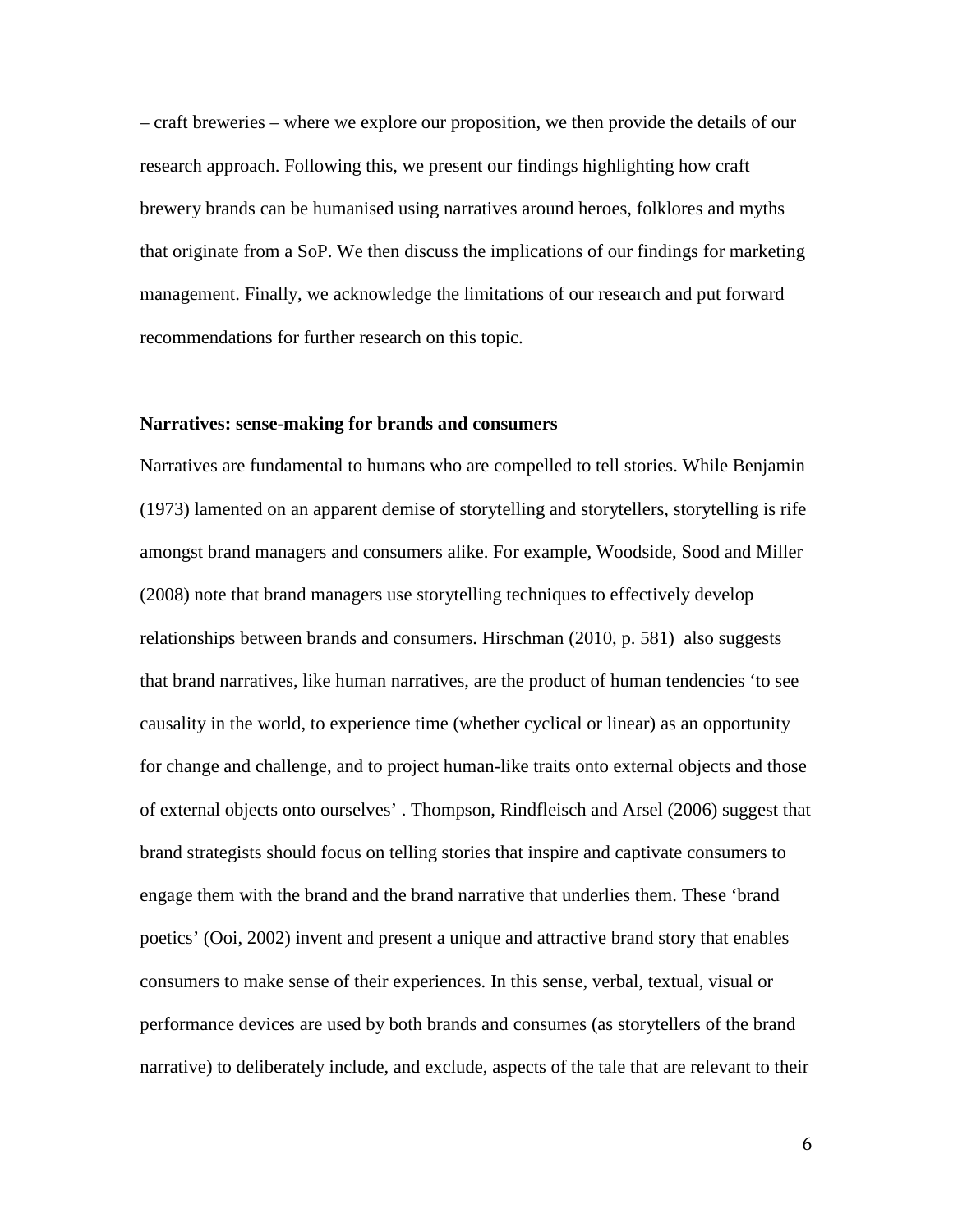own objectives.

While Hirschman [\(2010\)](#page-33-2) concluded that both brand and consumer narratives follow similar patterns, there is the view that brand narratives are dynamic. Brown and Patterson [\(2010\)](#page-32-3) note that various typologies of plots have been developed to decipher the structure of narratives. Like Booker [\(2004\)](#page-32-4), who lauded the simultaneous use of multiple plots used in the Harry Potter books, Brown and Patterson (2010) suggest that brand narratives should be allowed to bloom and burgeon rather than remain stagnant. Indeed, Brown and Patterson (2010) note that more and more marketers need to incrementally build their brand narratives, even into 'ripping yarns', to enthral consumers with the brand.

Narratives enable consumers to feel a connection or belonging with brands. Humans can both create and/or relay narratives to others, or add or exclude information from them. In this way, narratives have potential to engage consumers with brands as consumers can create and re-create the brand, and thus serve as the basis for interaction and social cohesion [\(Schouten & McAlexander, 1995\)](#page-35-2). Brand narratives can therefore be co-created with the consumers, and can enable consumers to feel that they are in control, which is a basic human motivation [\(Rucker, Galinsky, & Dubois, 2012\)](#page-34-5), and may enhance consumers' emotional attachment with brands.

#### **Humanising the brand: rationale and typical strategies**

Brands have personalities [\(Aaker, 1997;](#page-32-5) [Fournier, 1998\)](#page-33-0); identities and reputations [\(de](#page-32-6)  [Chernatony, 1999\)](#page-32-6); images [\(Gummesson, 1998\)](#page-33-3); emotions [\(Park, Jaworski, & Maclnnis,](#page-34-6)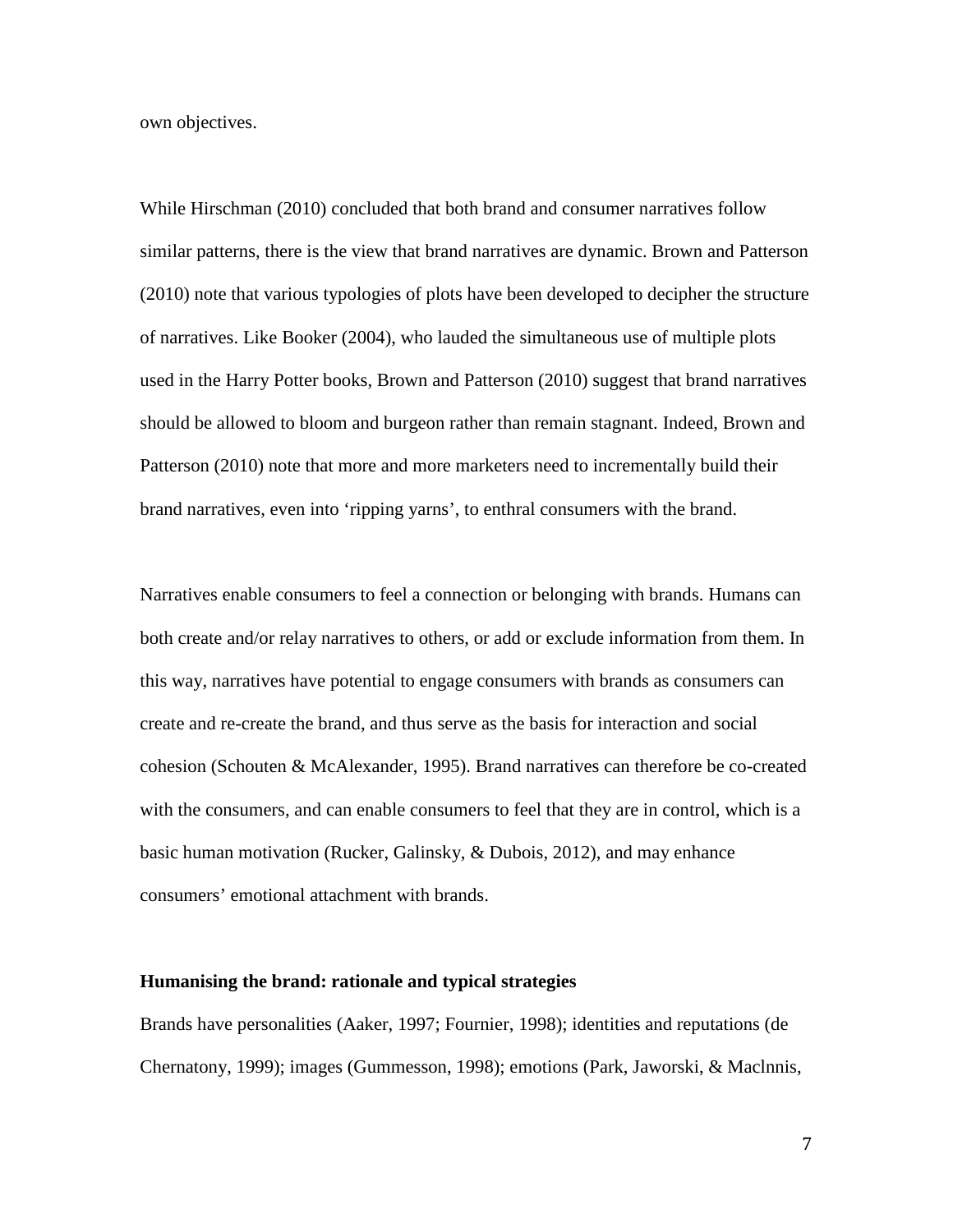[1986\)](#page-34-6); and relationships with consumers [\(Fournier, 1998\)](#page-33-0). At the heart of all these metaphors is the notion that brands are human-like. Fournier (1998, p. 365) notes that the quality of brand relationships is based on meaningful actions of the brand and the consumer and 'the reciprocity principle on which all relationships are grounded', and goes so far as to suggest that brands are so human-like that consumers can have affairs, enslavements, flings and arranged marriages, among other relationships, with them. Similarly, Carroll and Ahuvia [\(2006\)](#page-32-7) note that consumers can love, and sometimes hate, brands. In this sense, brands are an active component of a brand-consumer relationship dyad (Fournier, 1998), where consumers emotionally attach to, detach from, and can even avoid, brands [\(Hogg, 1998;](#page-33-4) [Lee, Motion, & Conroy, 2009\)](#page-34-7).

It is well-recognised that consumers prefer humanised brands (Brown, 2010). Firms aim to capitalise on this phenomenon. Park, MacInnis, Priester, Eisingerich and Iacobucci [\(2010\)](#page-34-8), for example, demonstrate that brand attachment, or the strength of the bond connecting the brand with the self, is linked with consumer behaviour, including purchase behaviour, purchase share, and need share. A review of the literature suggests that marketers use three key strategies to humanise their brands: anthromorphisation, personification and user imagery.

#### *Anthromorphisation*

Brands are anthromorphised when mind, soul and emotional states, and behavioural features, are bestowed upon them [\(Puzakova, Kwak, & Rocereto, 2009\)](#page-34-9). Brown [\(2010\)](#page-32-8) notes that the most popular brands are those that use humans, or stylised icons of them,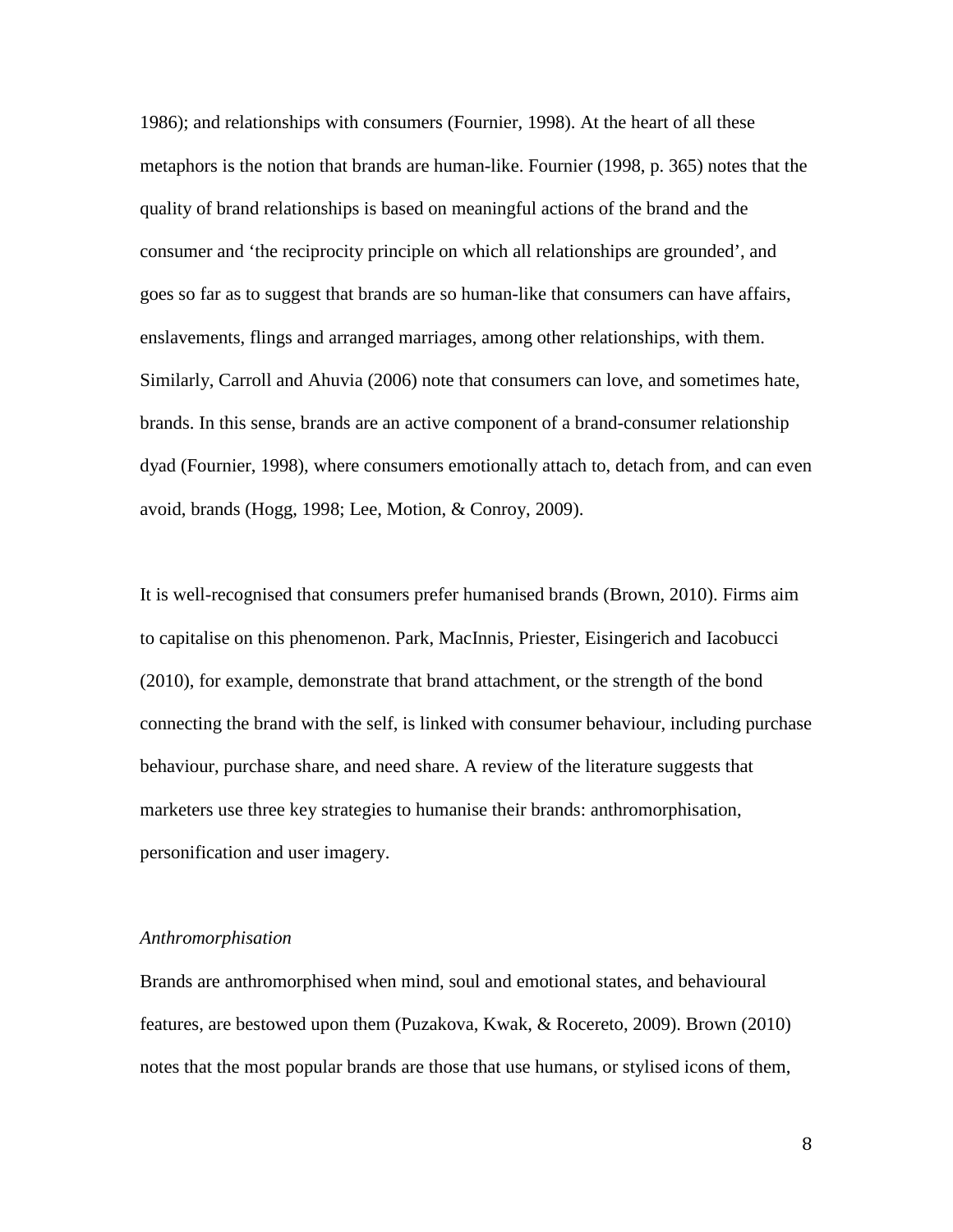and cites Ronald McDonald, Johnnie Walker's Strider and the Coppertone Girl, as examples. He highlights the way in which animal brand mascots, as stylised icons of brands, are anthromorphised because physical characteristics are overlaid onto them. LeBel and Cooke [\(2008\)](#page-34-10) highlight that firms often use spokespersons, whether they be real or manufactured, as part of a strategy to engage consumers with the brand in an emotional manner. In the case of Red Bull, for example, the logo anthromorphises the brand as human attributes and abilities are bestowed onto the brand using the bull's iconic abilities of power, endurance and strength. Cadillac was similarly anthromorphised when a fun-seeking and defiant Cadillac 'crashed' a party of luxury cars in one of its advertising campaigns [\(Aggarwa & McGill, 2007\)](#page-32-9). These narratives and stories around the brand become the conduit to humanise the brand.

#### *Personification*

Consumers often imbue brands with human personality traits [\(Aaker, 1997\)](#page-32-5), and thus personify them. Brown (2010) explains this phenomenon using Guthrie's [\(1995\)](#page-33-5) assertion that humans tend to view aspects of the world around them as human because they know more about humans than they do of anything else. This assertion concurs with that of Gilmore's [\(1919\)](#page-33-6): that man's (as in humanity's) tendency to humanise the world around him helps him to make sense of the world and overcome any dissonance he may feel in his surrounding environment. Noticeably, consumers and marketers often refer to brands with adjectives (e.g. rugged, sophisticated) that are associated with human personality traits and can even attribute a gender to them [\(Grohmann, 2009\)](#page-33-7) . In a successful branding strategy [\(Baker & Bendel, 1998\)](#page-32-10), Australia was personified, using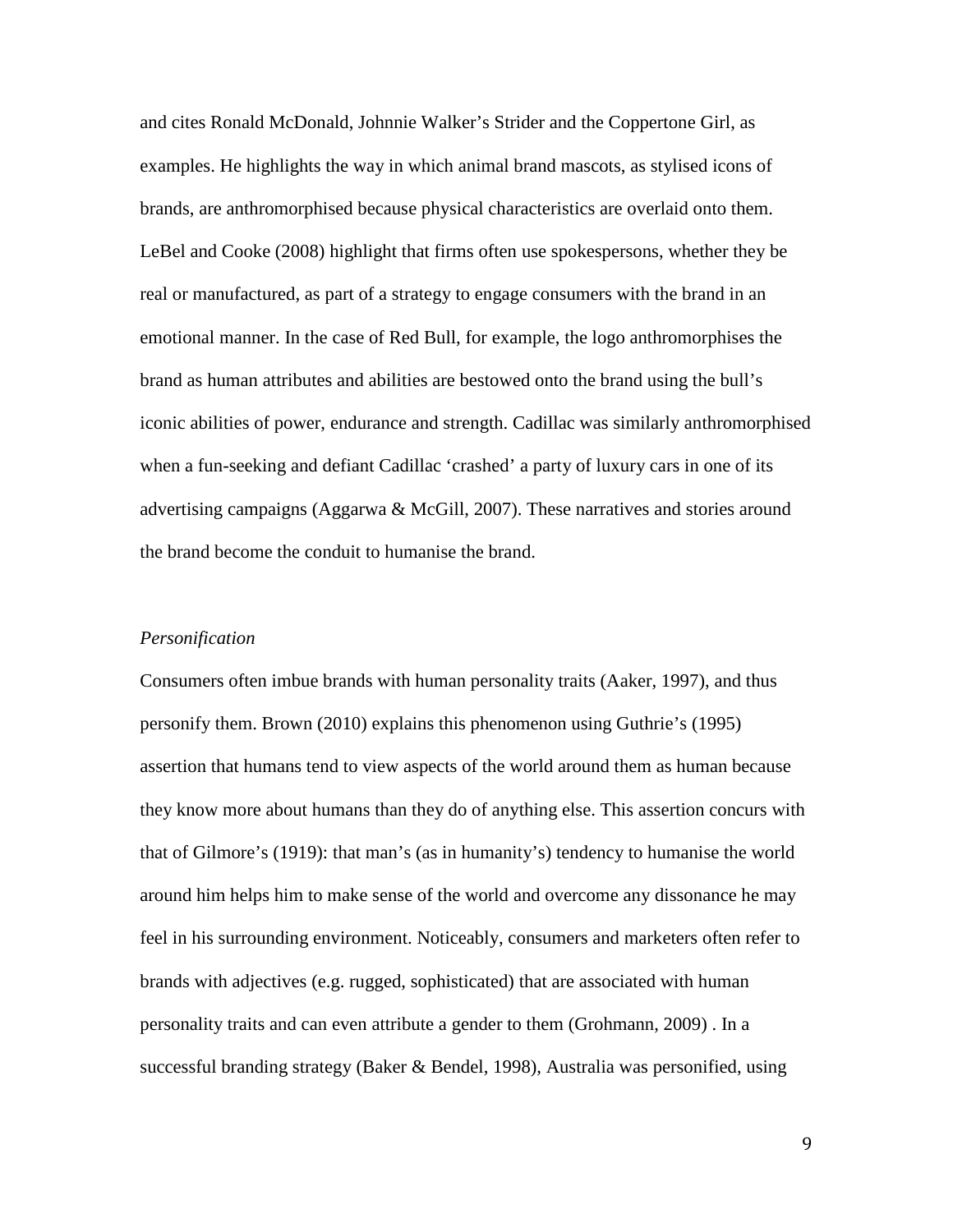Paul Hogan, or 'Hoges' (later known for his role as Mick "Crocodile" Dundee). Hoges was rugged, affable, believable, and even humble, suggesting he would 'slip another shrimp on the barbie for ya [sic]'.

#### *User imagery*

Consumers seek a match between their own personality and that of brands they consume [\(Belk & Coon, 1993;](#page-32-11) [Kressmann et al., 2006\)](#page-34-11). For example, Aaker's (1997) self-concept theory (actual self, ideal self, etc.) is based on this notion. Also, Urde, Greyser and Balmer [\(2007\)](#page-35-3)note how packaging is often designed to be symbolic of the human body. Dior's J'adore provides a classic example, with the bottle designed to remind consumers of the shape of the female body - adorned with embellishments of a gold gown and collar. Similarly, Marlboro's rugged personality was conveyed via user imagery (Aaker, 1997). Automobile branding regularly employs user imagery to humanise brands with images. For example, images of a typical nuclear family outside their home are often used in automobile advertising.

#### **A sense of place: opportunities to humanise brands**

Brand humanisation strategies, namely, anthromorphisation, personification and user imagery, appear to be marketer-driven, and tend to create narratives that are more static than dynamic in nature. In contrast, a SoP, which is a 'tried and tested' [\(Hassan, 2000, p.](#page-33-8)  [242\)](#page-33-8) approach to branding destinations, creates a closeness with consumers around local products [\(Schnell & Reese, 2003\)](#page-35-4) through local history, heroes, stories and folklore [\(Flack, 1997\)](#page-33-9), enriching the meaning of the 'invisible landscape' [\(Ryden, 1993\)](#page-35-5).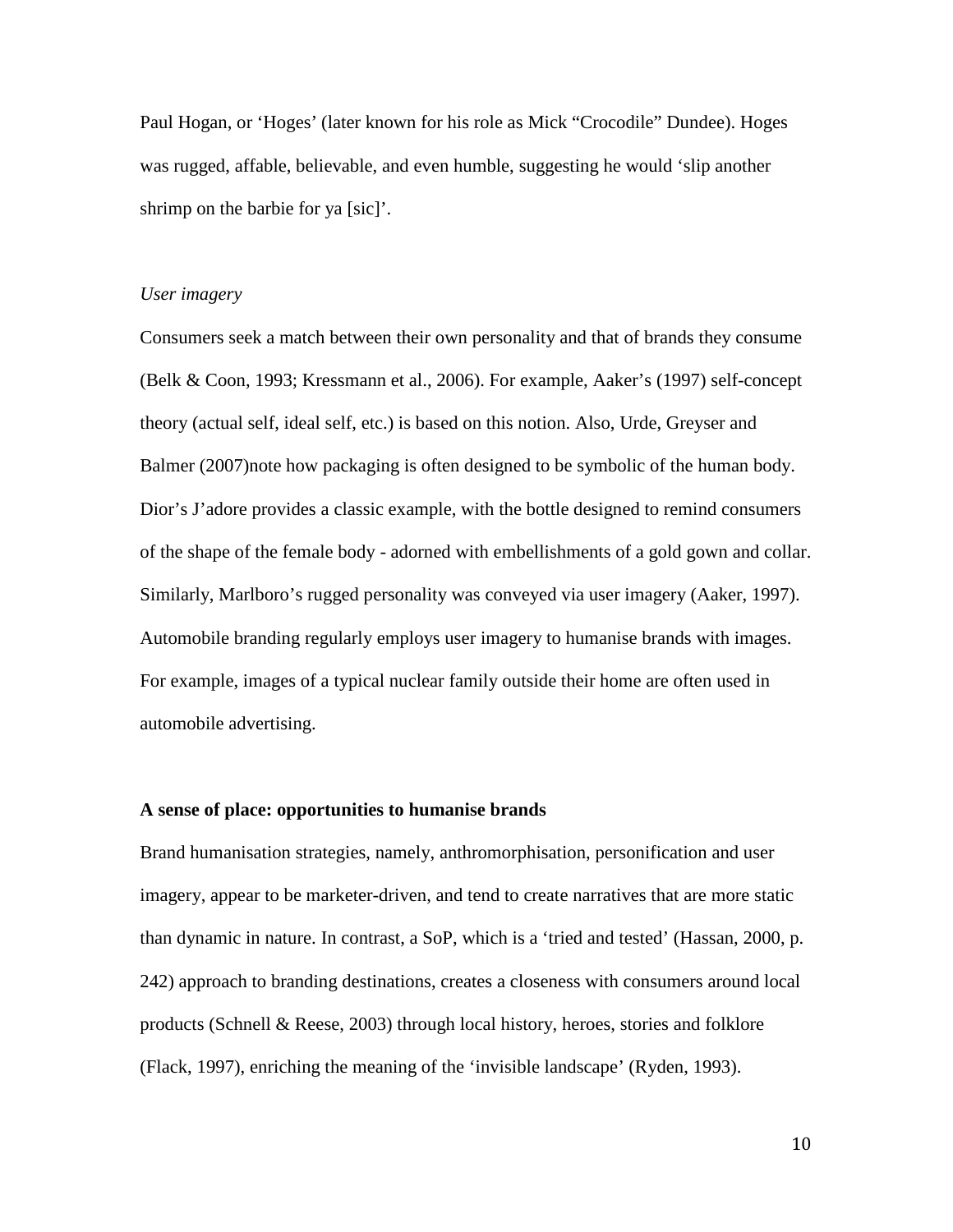Folklore, history and local knowledge, therefore, are made visible in the mind's eye [\(Schnell & Reese, 2003\)](#page-35-4). A SoP incorporates concepts such as place identity, place dependence and place attachment [\(Jorgensen & Stedman, 2001\)](#page-33-1), and focuses on people's own experiences and how they feel about places [\(Rantanen, 2003\)](#page-34-12). It is, therefore, an alternative way of explaining the relationships people have with the world they live in [\(Relph, 1976\)](#page-34-13). Through a SoP, place attachment, for example, can be strengthened through storytelling and heightened consciousness of local history [\(Tuan, 1991\)](#page-35-6).

A SoP evokes feelings of belonging in consumers [\(Flack, 1997\)](#page-33-9), and it is a rich source of fact and fiction, with its affective, cognitive and conative dimensions (Jorgensen  $\&$ [Stedman, 2001;](#page-33-1) [Low & Altman, 1992\)](#page-34-1). It 'burrows into the heart of the symbolic placeconsciousness' of the locality [\(Flack, 1997, p. 49\)](#page-33-9), which is what Crang [\(1998\)](#page-32-12) refers to as the *geography inside people's heads.* From a branding perspective, through storytelling originating from, or about, a particular place, consumers can connect with both the place and the products and services associated with it.

# **Narratives from place: folklores, myths and heroes**

Using narratives based on fact and/or fiction, a SoP can be derived and developed from local heroes, folklore and myths [\(Ryden, 1993;](#page-35-5) [Seal, 2001\)](#page-35-7). Heroes (real or imagined) abound in local narratives, can be used by brands to connect consumers with the symbolic place-consciousness of the region. In fact, the hero figure is one of the most powerful and universal Jungian archetypes and often embraced by marketers to connect brands with consumers [\(Forristal & Lehto, 2009\)](#page-33-10). Today, man-of-action heroes straddle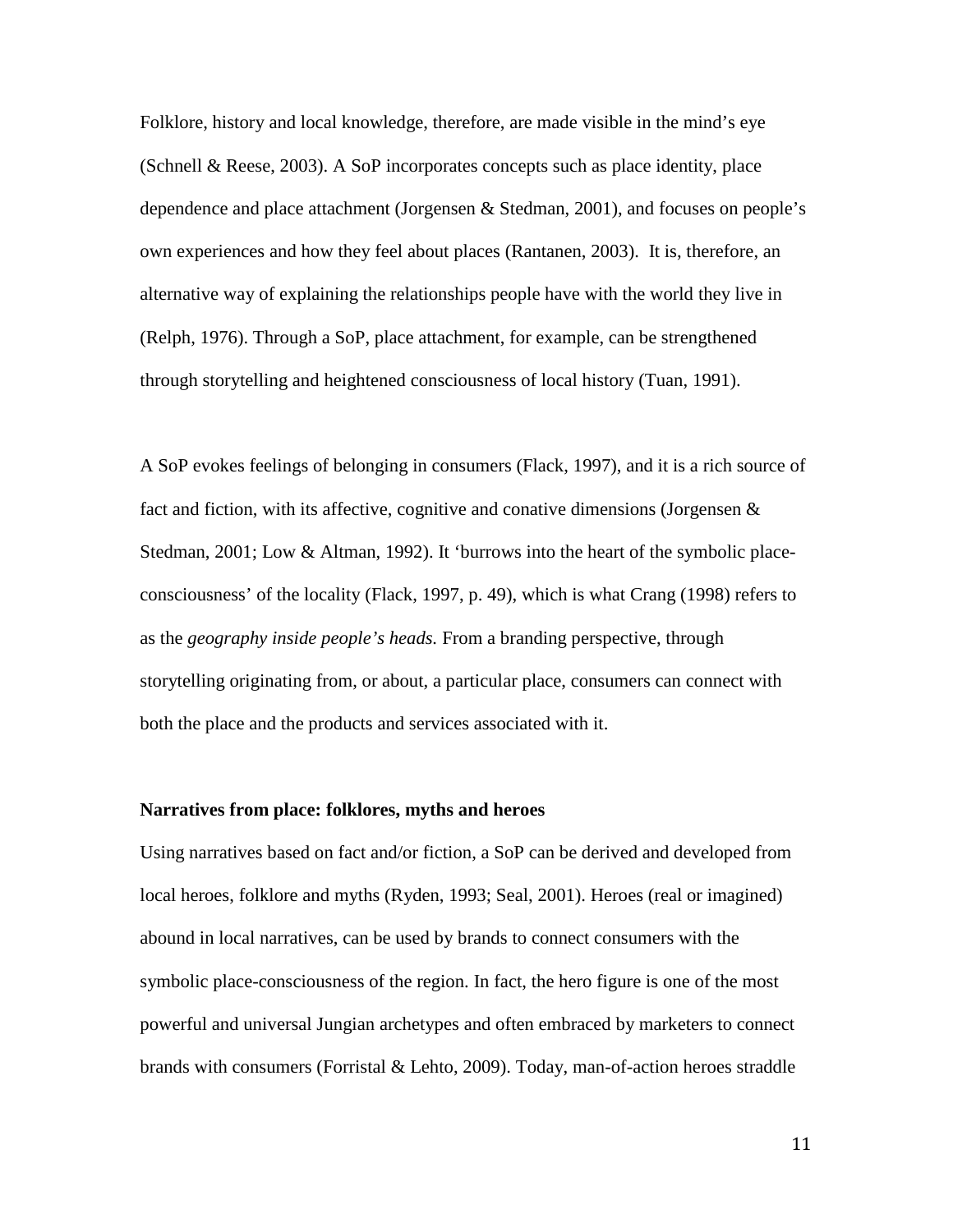the line between bread-winner and rebel models [\(Holt & Thompson, 2004\)](#page-33-11). According to Heilbrunn [\(1998, p. 395\)](#page-33-12), brands themselves have to be heroes in the sense that they have 'to be perceived and accepted by the consumer as a valuable object of desire able to perform a narrative programme'.

Similarly, as communicative tools [\(Ben-Amos, 1971\)](#page-32-13), folkloric narratives can provide the creative content for brand narratives aimed at humanising the brand. Local heritage and folkloric assets – things, narratives, melodies, beliefs, or material objects [\(Ben-Amos,](#page-32-13)  [1971\)](#page-32-13) – can convey a SoP while simultaneously assisting to humanise brands. Indeed, Sullenberger (1974) noted that 'folklore' has become part of a popular marketing tool for commercial enterprises. Firms are increasingly drawing upon traditional stories and history to create brand narratives [\(Beverland, Lindgreen, & Vink, 2008\)](#page-32-14) - as a way of seeking comfort from the past and preparing themselves for the future [\(Hakala, Lätti, &](#page-33-13)  [Sandberg, 2011\)](#page-33-13). As such, folklores have the potential to create an image of authenticity and integrity that is likely to appeal to today's consumers [\(Brown, Kozinets, & Sherry,](#page-32-15)  [2003\)](#page-32-15).

Folkloric traditions, including the use of economic and spiritual guardians, elves and fairies, and knights in shining armour, have all been used to build brand narratives [\(Sullenberger, 1974\)](#page-35-1). Sullenberger (1974) refers to Ajax the Jolly Green Giant in the LeSueurValley, Minnesota, and the Keebler Elves of Keebler Bakeries in Elmhurst, Illinois. He highlights how the brand narratives are anchored in a SoP and that the brands are humanised via the use of these two folkloric characters. Hence, folklore, with its style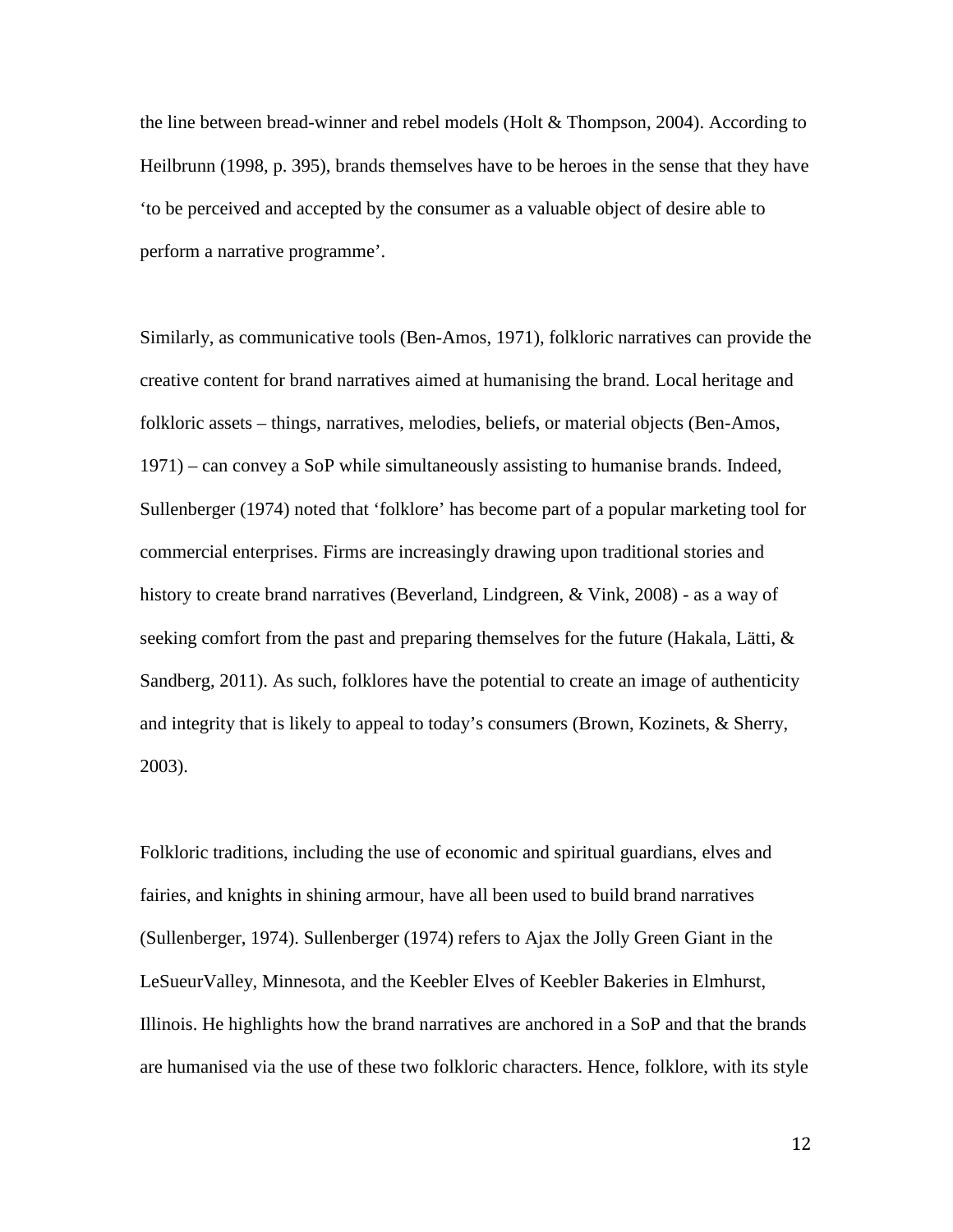and content, presents a powerful and enviable marketing tool for a firm, and most firms aspire to such 'legendary' status [\(Solnet & Kandampully, 2008\)](#page-35-8).

Myths are also a powerful means of communicating in the brand-sphere. According to Gehmann [\(2003\)](#page-33-14), a myth is holy and therefore a true tale explaining the order of things. Myths are sacred narratives that explain how the world and mankind came to be in their present form [\(Dundes & Bronner, 2007\)](#page-32-16). Levy [\(1981\)](#page-34-14) reinforces the purpose of myths for marketing suggesting that they are ways of organising perceptions of realities, of indirectly expressing paradoxical human concerns that have relevance for consumers because they affect people's daily lives. Kniazeva and Belk [\(2007\)](#page-34-15) argue that companies create myths via their packaging and often exploit mythical themes for marketing purposes.

#### **Research approach**

To explore the proposition that a SoP offers both marketers and consumers the rich content co-create and embellish brand narratives, we adopted a qualitative and discoveryoriented research approach [\(Wells, 1993\)](#page-35-9) which was set within the context of craft breweries. Craft breweries were deemed to be an appropriate research context for this study because they are most often in opposition to the national and international 'mass brewery' brands [\(G. R. Carroll & Swaminathan, 2000\)](#page-32-17). Indeed, Schnell and Reese [\(2003\)](#page-35-4) argue that, increasingly, beer consumers are breaking away from national beer brands because of their overwhelming homogeneity. Beer consumers may be beginning to perceive that their space is being invaded by global brewers, similar to those perceptions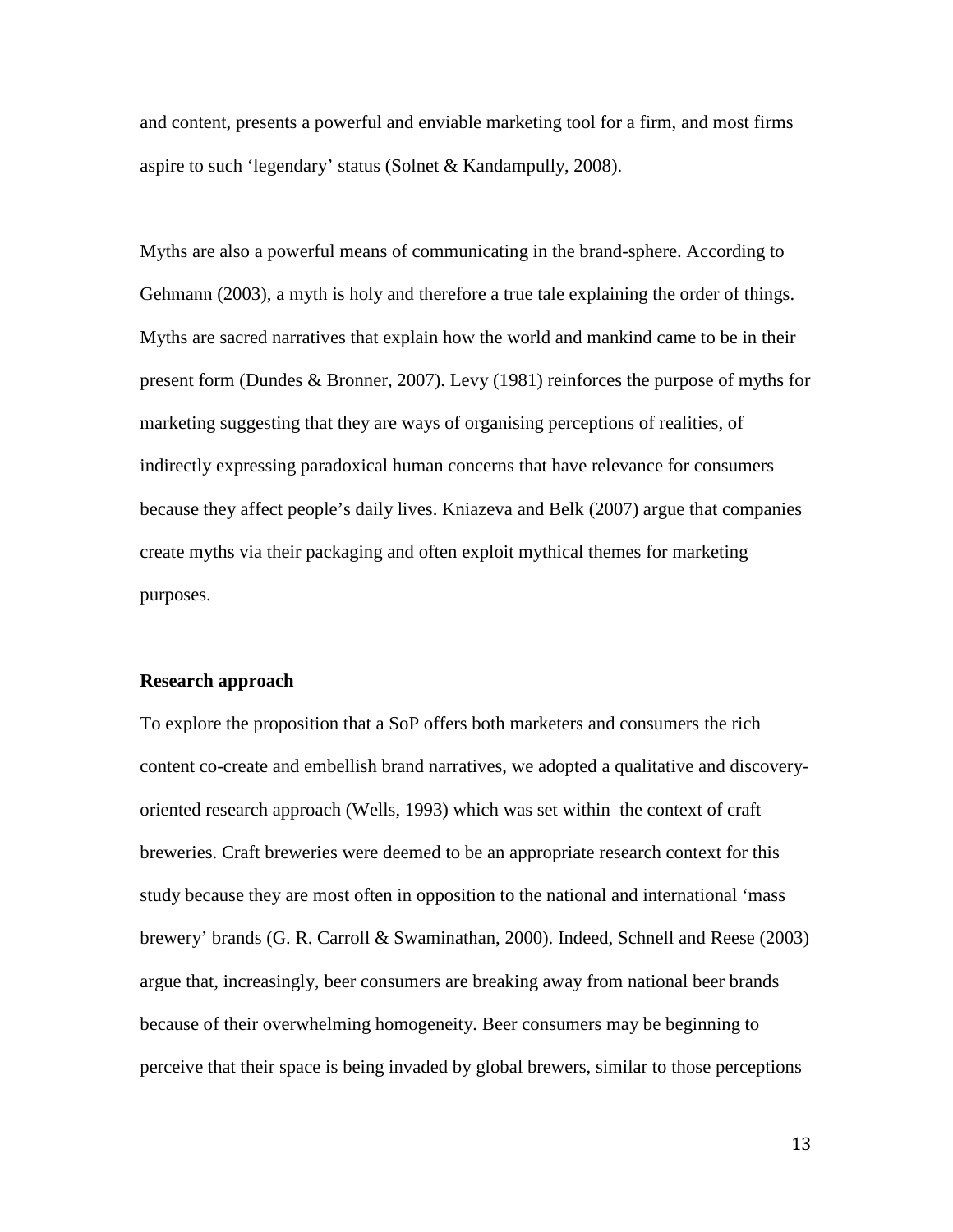experienced in the growing scepticism and anti-consumption movements [\(Lee et al.,](#page-34-7)  [2009\)](#page-34-7) against large companies such as Wal-Mart [\(Sobel & Dean, 2008\)](#page-35-10). As such, consumers may be avoiding and boycotting the large global brands [\(Thompson,](#page-35-11)  [Rindfleisch, & Arsel, 2006\)](#page-35-11). It may also be said that craft breweries are not just piggybacking on the boycotting of multi-national brands. They are driving the trend as they create a unique local SoP for consumers [\(Flack, 1997;](#page-33-9) [Schnell & Reese, 2003\)](#page-35-4). In consideration of these variables, we were of the view that the craft beer context is highly suited to the research questions, and thus we follow Arnould, Price, and Moisio's [\(2006\)](#page-32-18) suggestion to ensure that the research context is appropriate to the theory being examined.

Using the American Brewers' Association definition of a craft brewery (www.brewersassociation.org), which encompasses small, independent and traditional, both authors identified craft breweries from around the world for inclusion in this study. While this definition is not articulated universally, it embraces the ethos of craft breweries and provided realistic parameters to scope our analysis. Using this definition, after a review of industry-related websites and publications, we initially identified over 1,000 craft breweries mainly in North America, Northern Europe and Australasia. We then scanned for data that was available from brewery websites, blogs, various beer companion books (mainly; [Hampson, 2008;](#page-33-15) [McFarland, 2009;](#page-34-16) [Simpson, 2009\)](#page-35-12) and social media websites. We focussed our analysis on their textual and visual data available and using the information derived from the literature, we searched for breweries that were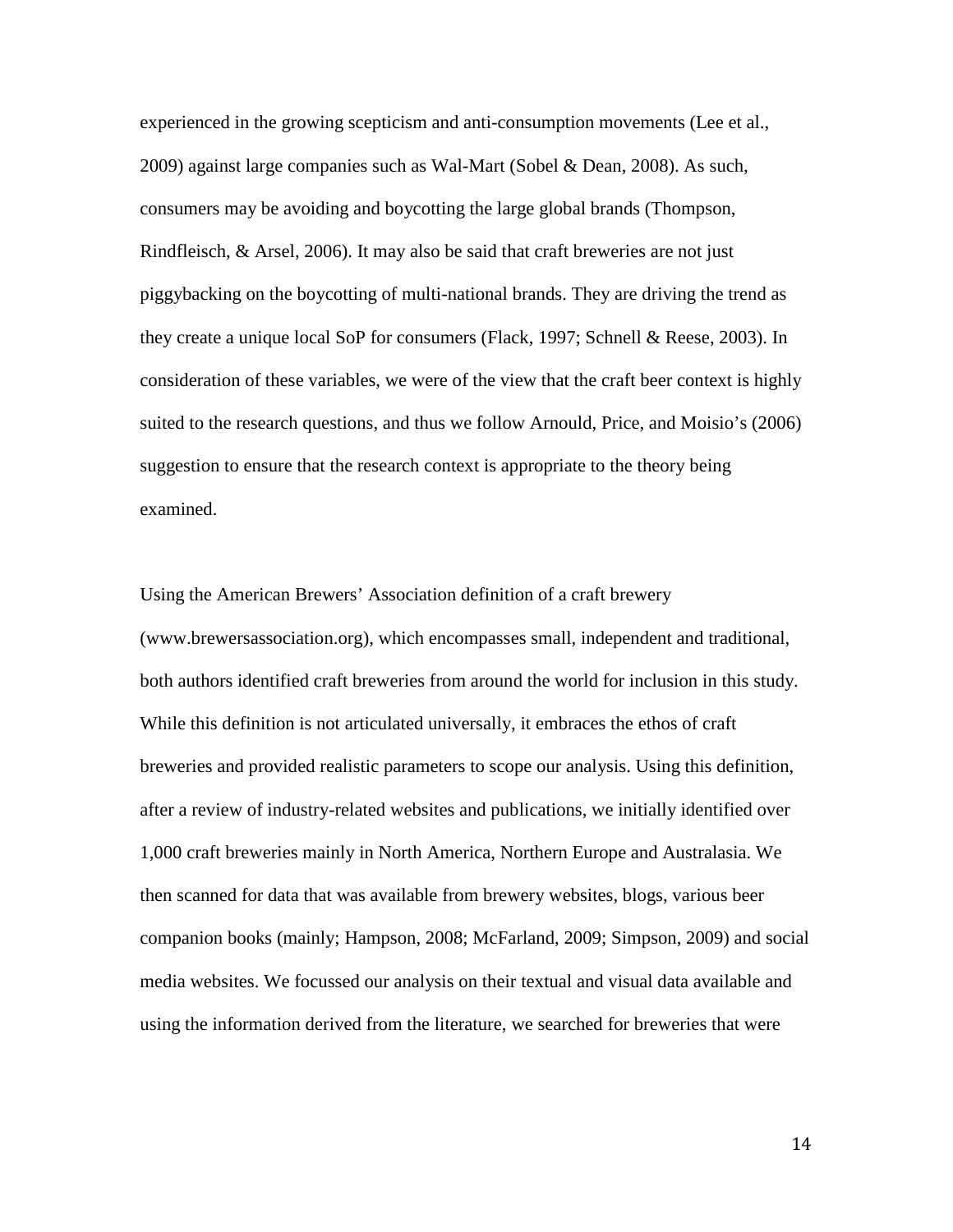drawing on a SoP for their creative content to humanise their brands using narratives around heroes, folklores and myths.

#### **Findings and discussion**

We identified that a SoP is evident in many of the craft breweries' brand narratives and that this appears to assist them to humanise their brands. We provide examples from different continents to demonstrate our findings, and to particularly demonstrate how a SoP, via myths, heroes and folklores, is used in brand narratives that assist to humanise the brand.

# *Heroes from a SoP*

Just as Kniazeva and Belk (2007) found that many food brands are presented via a personal brand biography, we found this to also be the case for a number of craft breweries. However, rather than finding that the brands were warm and sympathetic as in the case of food brands (Kniazeva & Belk, 2007), the craft beer brands were generally presented as entrepreneurial and creative. We found man-of-action heroes who, according to Holt and Thompson [\(2004, p. 429\)](#page-33-11), are 'supremely confident men [sic] who pay no mind to industry conventions, invent a new way of doing things, struggle tenaciously against seemingly insurmountable forces, and improbably conquer the establishment to found new industries'.

The heroes we found were either prominent historical persons connected with a place, or were sometimes the brewers themselves. The brand of Bridge Road Brewers in Australia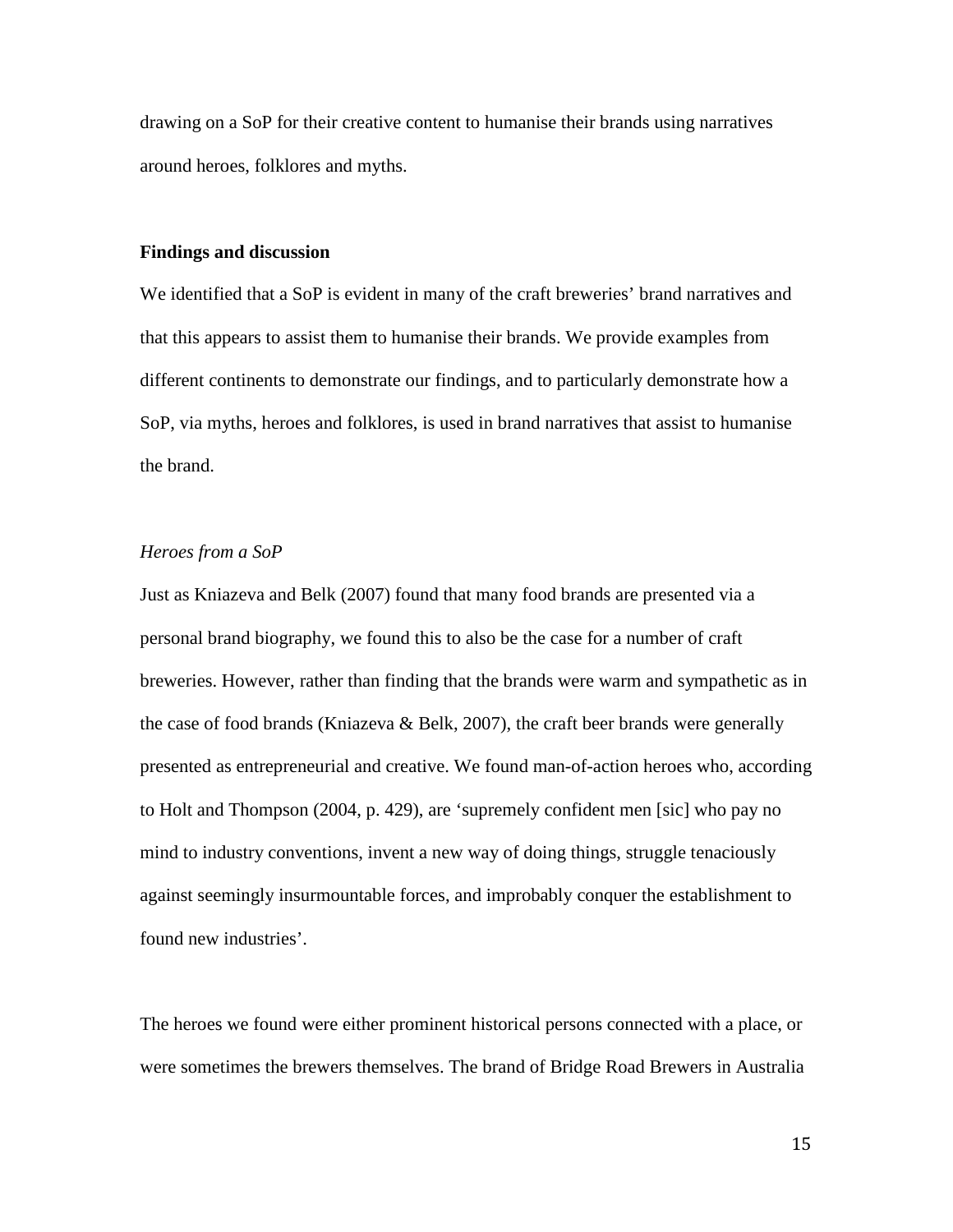is humanised as it draws upon stories about the local 'bushranger', Ned Kelly. To many, Ned Kelly is a hero and a symbol of Irish-Australians' resistance against the Anglo-Australian ruling class [\(Tranter & Donoghue, 2010\)](#page-35-13). Ned Kelly's fight against the ruling class is central to the brand narrative. This is evidenced, not only in the logo and beer labels which portray Kelly's iconic appearance and home-made armour, but because the brewery, via the brand narrative, is seen to be fighting for the 'craft brewery cause' as it articulates its collaborations with other craft breweries.

Similar to Bridge Road Brewers, the Wellington Brewery in Wellington county, Ontario, Canada, owes its name to Arthur Wellesley, the first Duke of Wellington, and commander of the British army who defeated Napoleon's French army. While Kelly and Wellesley are both very different characters, it is their place-situated life stories and heroic deeds, which are used to humanise the brand. The narrative around the Wellington Brewery brand links the brand with consumers who view the consumption of beer as a 'right'. This is much the same as Wellesley himself who, as Prime Minister of Britain, presided over the passing of the *Beerhouse Act 1830* which ensured that the working class had access to beer at a fair and reasonable price.

In the case of Bridge Road Brewers, the hero is connected to the brewery in a physical manner. In contrast, for the Wellington Brewery, while the SoP is physical, it is not nearby and is more akin to Crang's (1998) notion of a SoP. The emotions of nostalgia – or a yearning for the past or another land – emerges in the Wellington narrative, as the heart of the brewery, or its SoP, is traced back to Britain via Wellesley's personal history.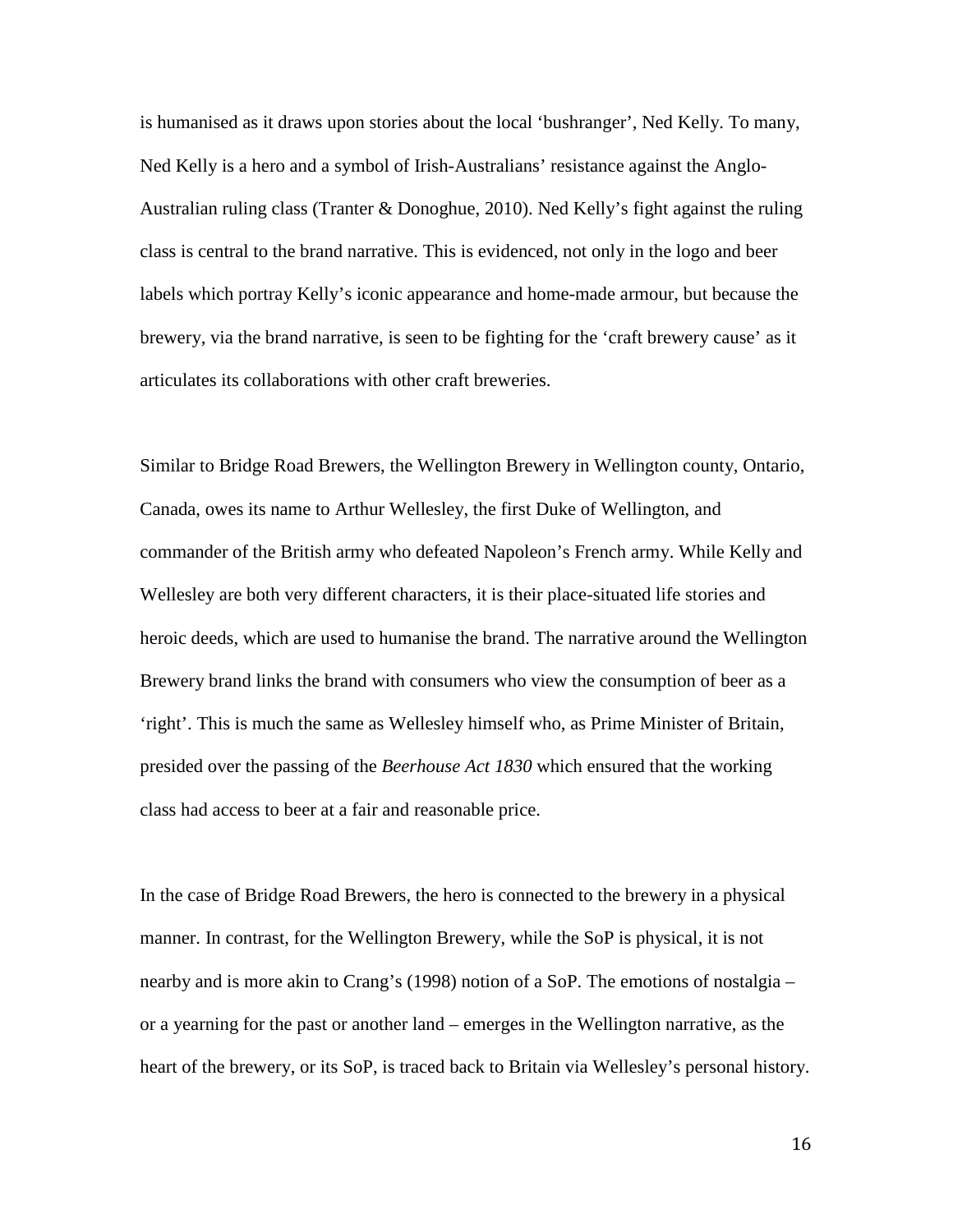Unlike Ned Kelly and the Duke of Wellington, Mikkel Borg Bjergsø is the owner and hero behind the Danish Mikkeller craft brewery brand. He acts as the hero in the brand narrative, but the SoP, in this context, is phenomenological. According to the brewery's website, Bjergsø aims to challenge the Danes' taste buds for beer with intense taste adventures. Bjergsø is positioned as a champion of the craft beer revolution in Denmark, and arguably in Northern Europe, producing his crafted and rather distinctive goods. In contrast, because Bjergsø is positioned as a leader of a movement away from the mainstream beers; he personifies the brand (Fournier, 1998). Consumers 'get to know' Mikkeller, which enables consumers to understand and relate to the brand..

Mikkeller's SoP is, however, abstract. As Bjergsø defines himself as a 'Gypsy Brewer' and much of the information on the company website features this point, this definition highlights how he realised his dream of moving from home brewer to craft brewer. For many years, Mikkeller travelled the world and produced collaborative brews with other brewers, without actually owning his own brewing facilities. This may also be the dream of many home brewers, which gives Bjergsø the ultimate hero status in their headspace. The case study highlights how a SoP can be phenomenological, or inside people's heads (Crang, 1998), and how the story around him is leveraged to connect the brand with consumers [\(Belk & Coon, 1993;](#page-32-11) [Kressmann et al., 2006\)](#page-34-11).

Similarly, we found Nøgne Ø, in Grimstad Norway, drawing upon heroes of a cultural kind, namely Henrik Ibsen and Terje Vigen*.* Ibsen, one of Norway's most distinguished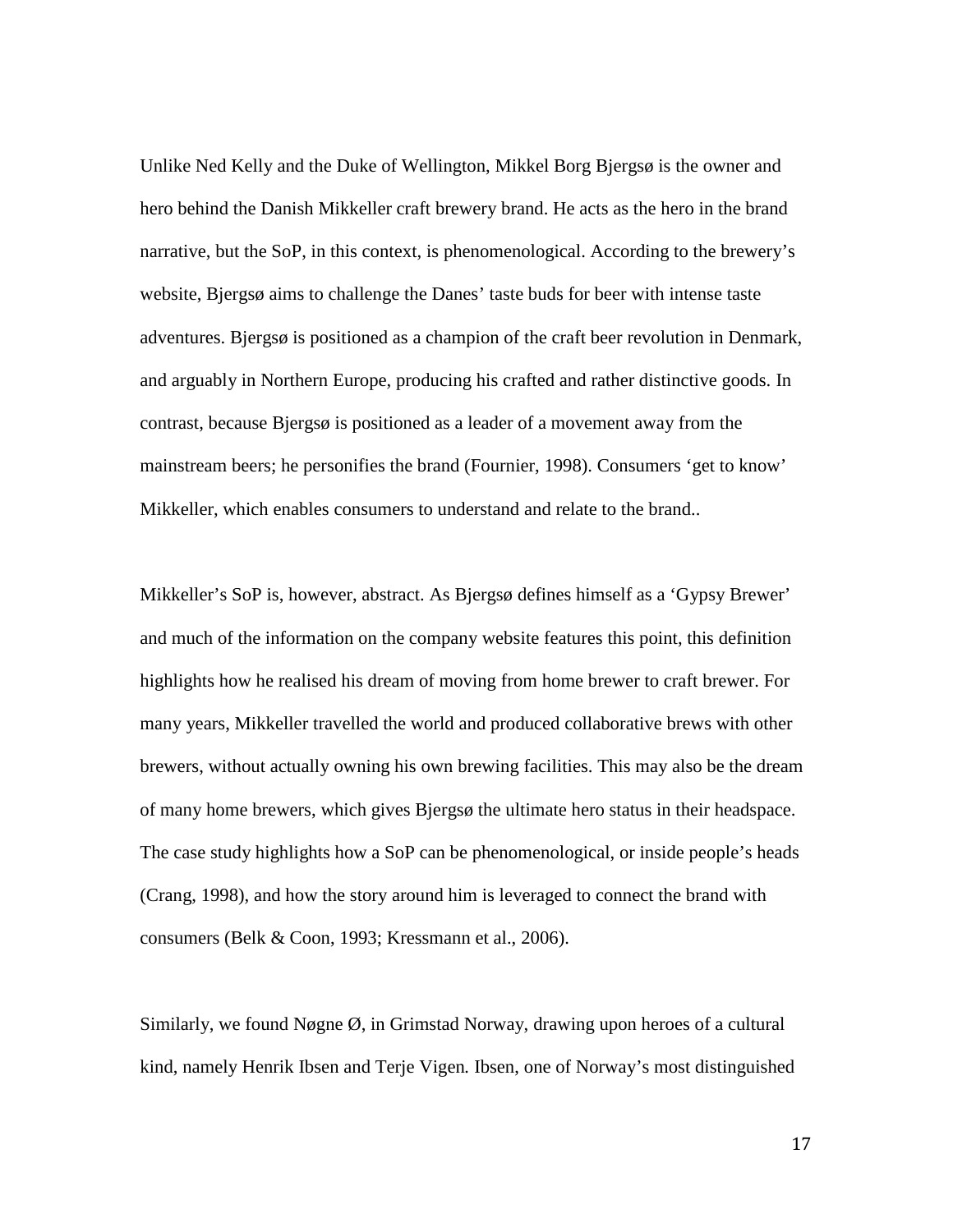poets was said to be living in Grimstad when he wrote a famous poem, *Terje Vigen.* The connections to these heroes are both explicit and subtle, yet culturally powerful. First, Nøgne Ø translates to "Barren Island" - the first line of *Terje Vigen*. Second, the owners are likened to Terje Vigen who lived during England's 1809 blockade of Norway. Like Terje Vigen, who tried to run the English blockade of Norway by rowing to Denmark to smuggle food back home to his starving family, the owners are bringing craft beers to a remote part of Norway with their 'unbearable' urge to 'share their passion of good beer' as the website states. This is evident on the website:

*What Terje Vigen did when he decided to cross the rough sea was against all odds. Starting a brewery in 2002 offering the pretty conservative Norwegian beer-market uncompromising real ale can also be described as "against all odds". We admire the courage and positive energy Terje Vigen possessed, and decided to bring some of this with us by giving the brewery its name "Nøgne Ø".* 

Here, a storytelling technique [\(Hsu, Dehuang, & Woodside, 2009\)](#page-33-16) is used to develop a relationship between the brand and consumers. While the narrative is focussed on the folkloric hero, it also draws the owners into the brand narrative as heroes to humanise the brand. Beverland and colleagues (2008) might suggest that the brand narrative capitalises on stories from local Norwegian heritage, similar to what the French have done in the case of luxury wines. This approach delves into the emotions from place and offers both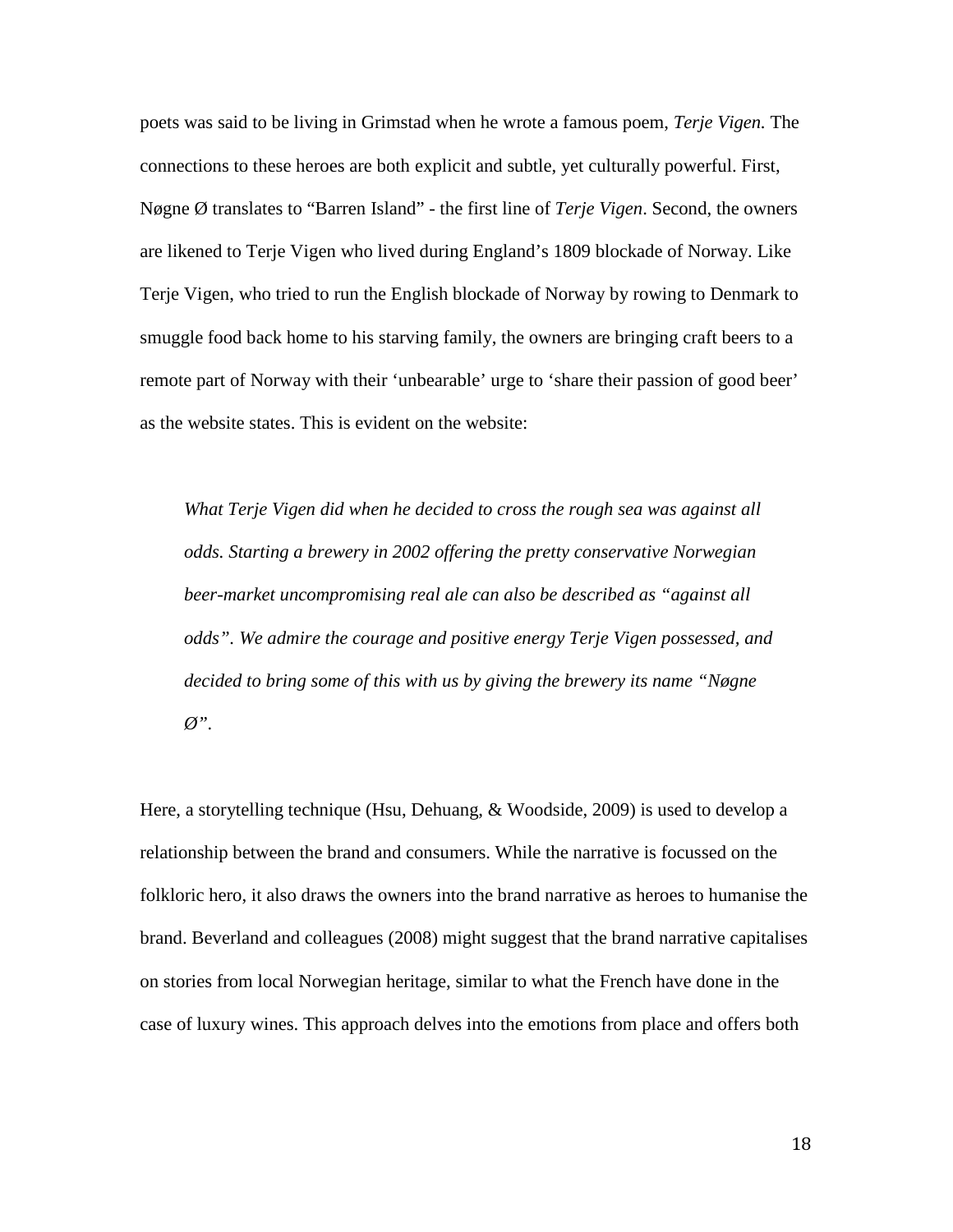the marketers and consumers the opportunity to make meaning of the brand because the brand is humanised in this way.

# *Folklores: 'beers', bulls, gnomes and gods*

Folklore, as local stories and tales that can be passed on for generations, as well as new stories with folkloric attributes and place connections, is an integral component of a SoP. In California, the Anderson Valley Brewing Company (AVBC) in Boonville features the company mascot, Barkley, the "Legendary Boonville Beer". As a stylised icon [\(Brown,](#page-32-8)  [2010\)](#page-32-8), Barkley is part marketing collateral. Statues of him can also be found around the brewery. However, there is more to Barkley than merely a stylised icon. AVBC's brand narrative implies that Barkley is native of Anderson Valley. There is, of course, no such animal as a 'beer', just like there is no such animal as a Jackalope<sup>[1](#page-1-0)</sup>. While Barkley the beer is entirely invented, he makes and creates a SoP for the brewery because consumers can emotionally engage with him; he captures both the ruggedness of Boonville, as well as the humour of its people.

Similarly, brands may also be personalised through specific folkloric traditions and stories related to a particular area. Aaker (1997) and Fournier (1998) would likely suggest that the craft brewery, La Chouffe in the Vallée des Fées, or the Valley of Fairies, in the Ardennes in Belgium, is indeed a brand with a personality. The name, La Chouffe, is a play on the Walloonian dialect word for dwarf or gnome. On La Chouffe's official website (http://www.achouffe.be), the brand's mascots are described as 'friendly', and

 $1$  There is however, a Jackalope Brewery in Nashville, Tennessee. They are using the folkloric character Jackalope; a rabbit with dear horns, as a mascot for their brewery. Instead of inventing a character like AVBC, they use one that exists in American folk tales.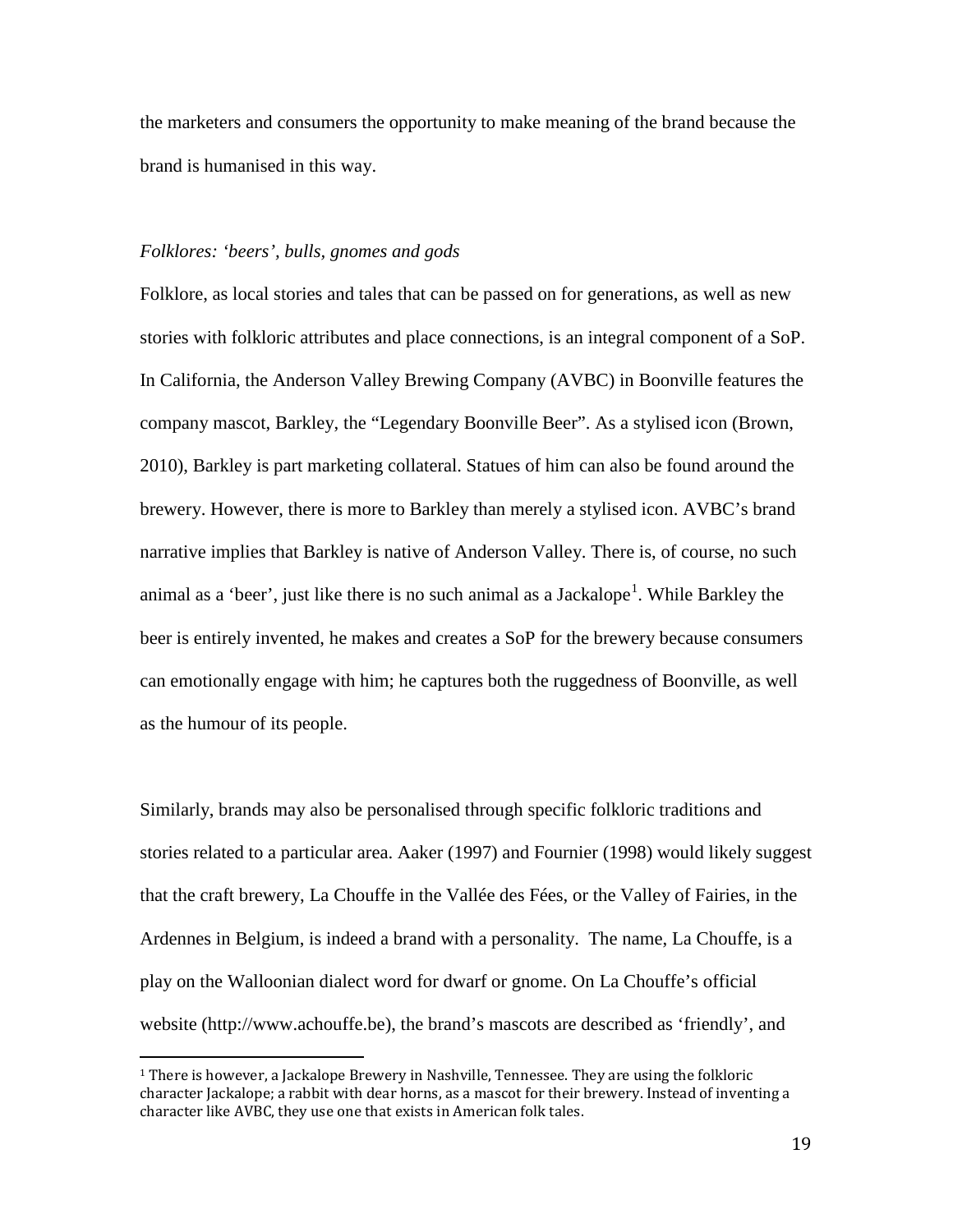are animated as being somewhat mischievous, but hard-working characters rolling beer barrels and carrying bottles of beer across the valley on the screen. Like Sullenberger's (1974) analysis of the use of Green Giant's Ajax the 'Jolly Giant' and Keebler Bakery's 'Keebler Elves', La Chouffe's gnomes and Barkley the Beer, to some extent, are protecting the breweries and ensuring the continued production of beer. Thus, these brand narratives make a connection between the SoP via the icons, while bestowing the brands with human characteristics [\(Puzakova et al., 2009\)](#page-34-9).

In addition, La Chouffe's brand narrative delves into the folkloric traditions of the Ardennes to operationalise a SoP. The folkloric traditions tell the story of fairies, gnomes and elves travelling to the valley to drink the natural spring water. Once mute, they were able to speak after drinking the Ardennes spring water. Hence, the valley itself has magical powers, and the valley's fairies, gnomes and elves are mystical. These powers are extended to the narratives around the flavour of the beers. These are stories that people from the Ardennes are proud of and which help them to understand how they feel about their world (Rantanen, 2003). Even though the place is real, the stories are fantastical. La Chouffe cleverly borrows from these narratives from a SoP to bestow the brand with human-like characteristics derived from the friendly, but hard-working characteristics of the gnomes. The narratives provide the conduit to make sense of the world that consumers live in and their experiences.

One of the benefits of using imagined characters is that consumers can take away what they want from the stories, add or remove narratives, to make them personally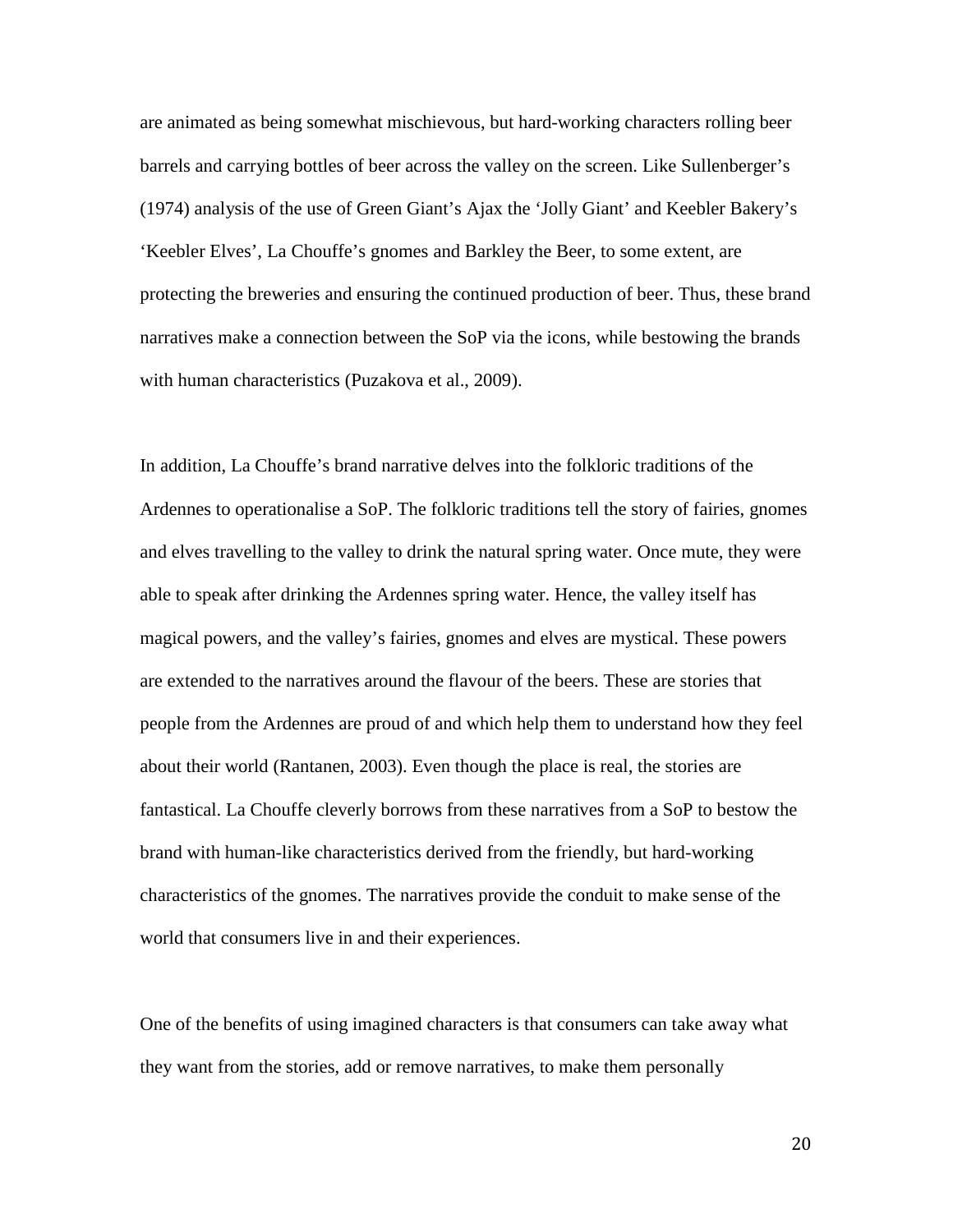meaningful. For example, Barkley the Beer from the AVBC functions as an icon of, and index, for Boonville. He can capture the ruggedness of Boonville, as well as the humour of its people. La Chouffe's gnomes capture the industrious nature of the Ardennes. The imagined, yet to be believed, nature of the folklores can be elaborated upon and personalised. As Flack (1997) would suggest, this is a way that AVBC and La Chouffe delve into the symbolic place-consciousness of Boonville and the Ardennes, and thus humanise the brands.

Folkloric elements can also be built around the brewer. For example, Holgate Brewhouse in regional Victoria, Australia, is named after the owners, Paul and Natasha Holgate. Paul Holgate's parents migrated to Australia from England in 1965, and the Holgate Brewery has created its SoP and humanised the brand using the Holgate's family folklore. Taken from the family coat of arms, a bull's head and horns form part of the Holgate Brewhouse logo and label design. Folklore suggests that a bull's head on a coat of arms represents bravery, valour and generosity, and its horns represent strength and fortitude. These attributes personify the brand through the connection with the brewer. At the same time, the bull resonates with the farming area that surrounds the brewery, thus communicating the story about the physical place where the brewery is located as well as the owner's family traditions. Hence, the brand is situated in an historical folktale about the Holgate family and a real place, which both humanise the brand. While Sullenberger (1974) suggests that "fakelure" has emerged from non-truths being construed as folklore by marketers, Holgate Brewhouse's narrative is based on the family's folkloric tradition, rather than non-truths. Consumers may thus connect with the narrative around the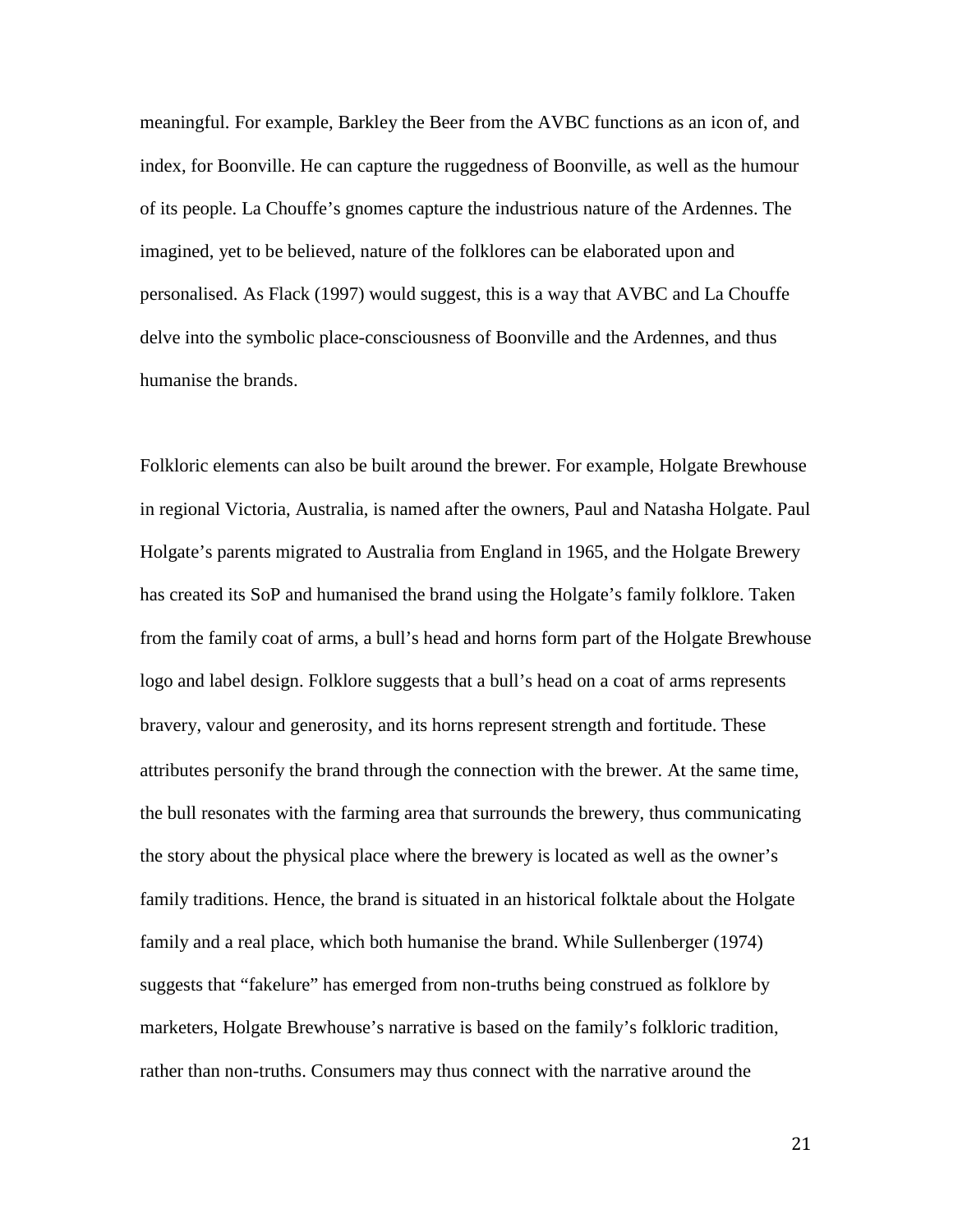brewer's British background and the many British style ales it brews, or simply to the brewery location. Either way, it allows the consumers to 'pick and choose' the elements that have a unique meaning for them, hence allowing co-creation of the brand narrative.

Finally, folklore may also relate to smaller aspects of larger storytelling traditions. The 'Ægir Bryggeri og Pub' is located in the small town of Flåm which is situated at the inner end of the Aurlandsfjord, an arm of the Sognefjord, in Norway. The SoP for this brand is derived from a particular story in Norse Mythology. This is a local strategy which would likely not be as effective in Norway's capital, Oslo, since much of Norse mythology is based around Western Norway's unique landscape with its fjords and mountains.

According to Norse Mythology, Ægir is described as a giant, the brother of Kári (Wind) and Logi (Fire) and the master of the ocean. Each year Ægir invites the Norse gods to a great feast in his hall, Brime, where the beer and the food are magically transported to guests and the drinking-horns fill themselves. According to Odin (the mayor God), Ægir brews the best ale, and has the world's biggest brewing kettle - a mile deep - which Tor (Odin's son) stole from the giant Hyme and gave to Ægir [\(Lindow, 2001\)](#page-34-17). In Ægir's hall, the gods were never allowed to fight; anyone making trouble was banished for all eternity. This Norwegian tale is embedded into the brand narrative, which humanises the brand via a connection with Norwegian heritage. How much various consumers take away from this story may also vary; beer tourists foreign to Norway may simply perceive a Viking-theme, while local consumers are more likely to know the story about Ægir.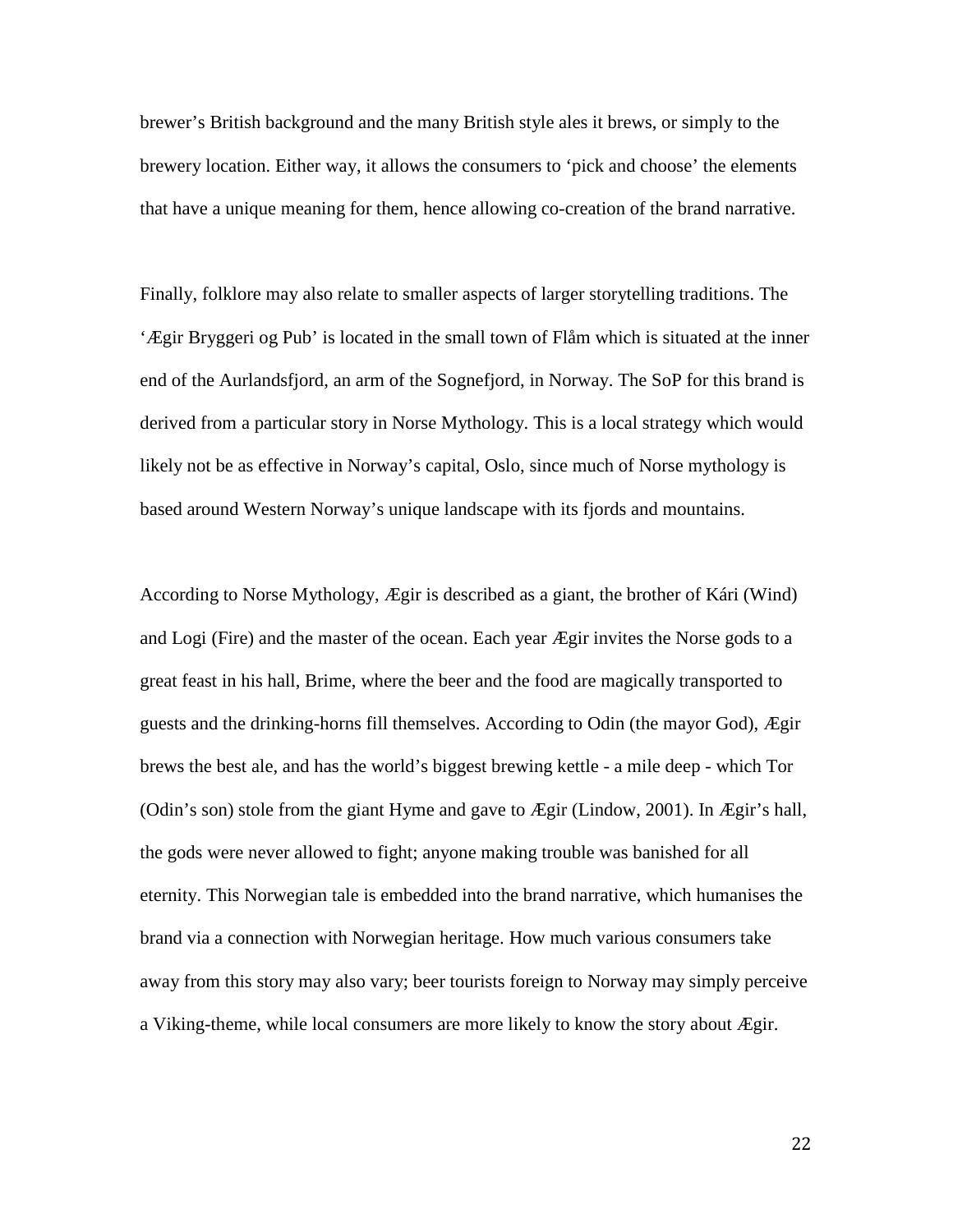Consumers are then free to connect with the brand and the place in ways that are meaningful to them.

While Ægir Bryggeri uses local folklore to humanise the brand, there are also elements of myth in this strategy since the story is based on Norse Mythology - the ancient belief system in Scandinavia before Christianity [\(Lindow, 2001\)](#page-34-17). Nevertheless, the folkloric narrative described above is not really a myth because, as Dundes and Bronner [\(2007\)](#page-32-16) might suggest, it does not reflect a story that seeks to explain the order or manner of things, rather it is just a story about a beer brewing god.

# *Myths: the order of things, religions, local and extra-terrestrial beings*

We also found that myths about a place or mythical aspects of the brewer's background were used to provide the creative content to humanise brands. As mentioned, a myth is distinguished from a tale of folklore with respect to what it seeks to accomplish. According to Gehmann [\(2003\)](#page-33-14) and Dundes and Bronner [\(2007\)](#page-32-16), myths seek to explain the order and nature of things and are commonly accepted by followers as the truth. Thus, we suggest that myths can be a very powerful way of using SoP to humanise the brand.

For example, the Shmaltz Brewing Company, San Fransisco, is known for blurring beer styles and using puns, art, history, and pop culture. With product lines such as HE'BREW Beer and 'Messiah Bold', the owner, Cowan, (2010) writes in "Craft Beer Bar Mitzvah", that a component of his marketing is "shtick" – the Yiddish word for gimmick. For example, 'Genesis Ale' is aptly named because it was the first HE'BREW creation, and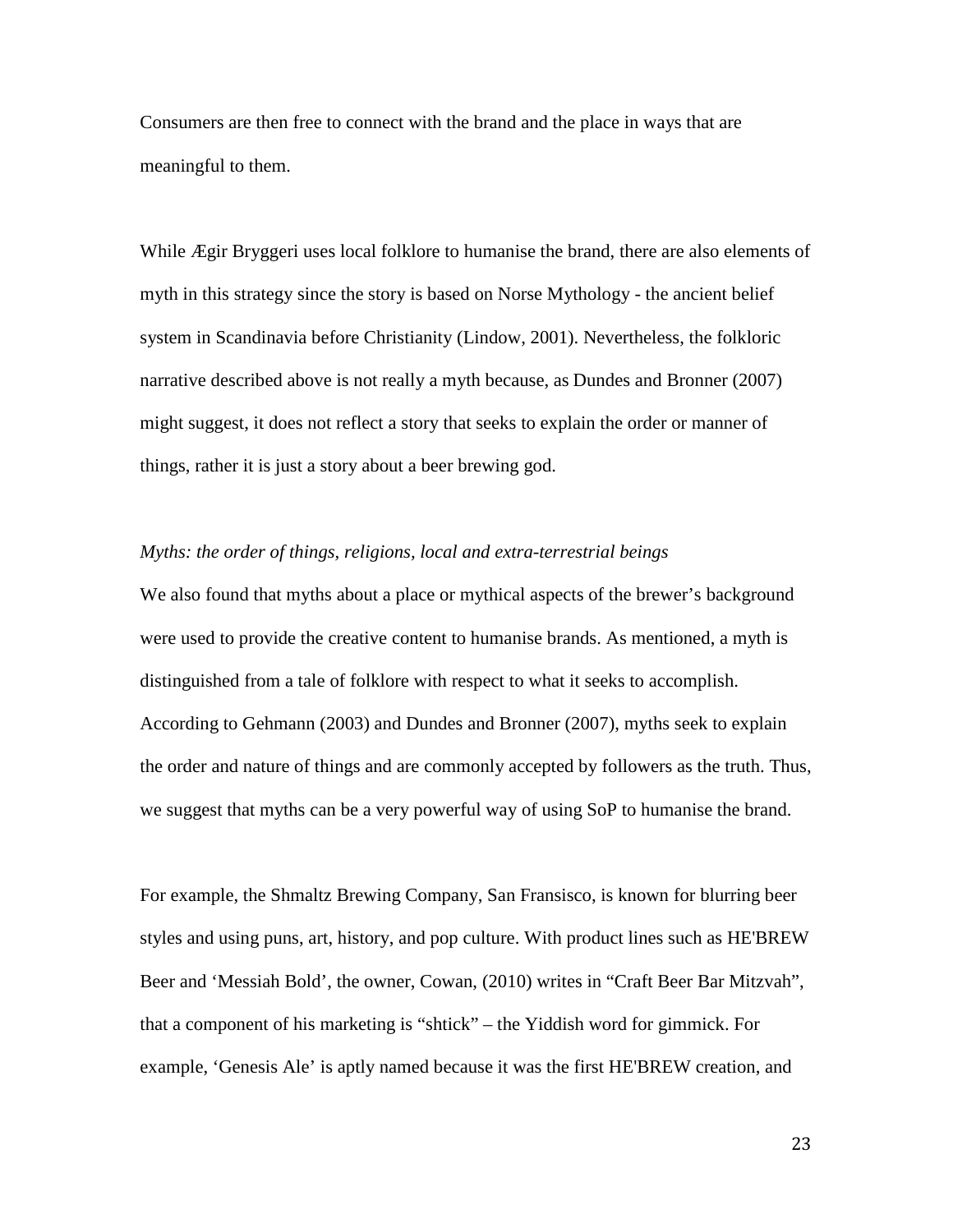the tagline to 'Messiah Bold' is 'the beer you've been waiting for' [\(Cowan, 2010, p.](#page-32-19)  [238\)](#page-32-19). As a contract brewer, the SoP for HE'BREW Beer will necessarily be inside one's head [\(Crang, 1998\)](#page-32-12), and invisible rather than visible [\(Ryden, 1993\)](#page-35-5). Without a visible SoP to draw upon, Cowan capitalises on a blend of the scriptures and shtick, just as [Jewish] comedians have long used their shtick to personify their comedic characters. Consumers may relate superficially or deeply to Jewish traditions, and thus feel emotionally, and even spiritually, connected with the brand.

In New Mexico, the Rio Grande & Sierra Blanca Brewery uses stories in the form of myths about aliens to humanise the brand. According to the brewery's official website (www.sierrablancabrewery.com), their 'craft beer is brewed in the Wild West and is out of this world!'. This description alludes to the Roswell UFO Incident in 1947 when it was reported that a mysterious, or unidentified flying object, crashed on a ranch 30 miles north of the town. Roswell is well known because of this incident, and like all myths, this myth expresses an essential paradox (Levy, 1981) between what can be explained and what cannot be explained. To reinforce the relationship between the Rio Grande & Sierra Blanca Brewery and Roswell's identity, the brewery produces the Roswell Alien Amber Ale and Alien Wheat and various alien-themed merchandise. Hence, the brewery embraces the SoP through its psyche. In addition, the brewery's website and marketing collateral convey the brand's personality through the SoP and reinforces the humanisation of the brand. Whether consumers believe in UFOs or not, it is up to them to connect with the brand in the way they relate to it - through a SoP.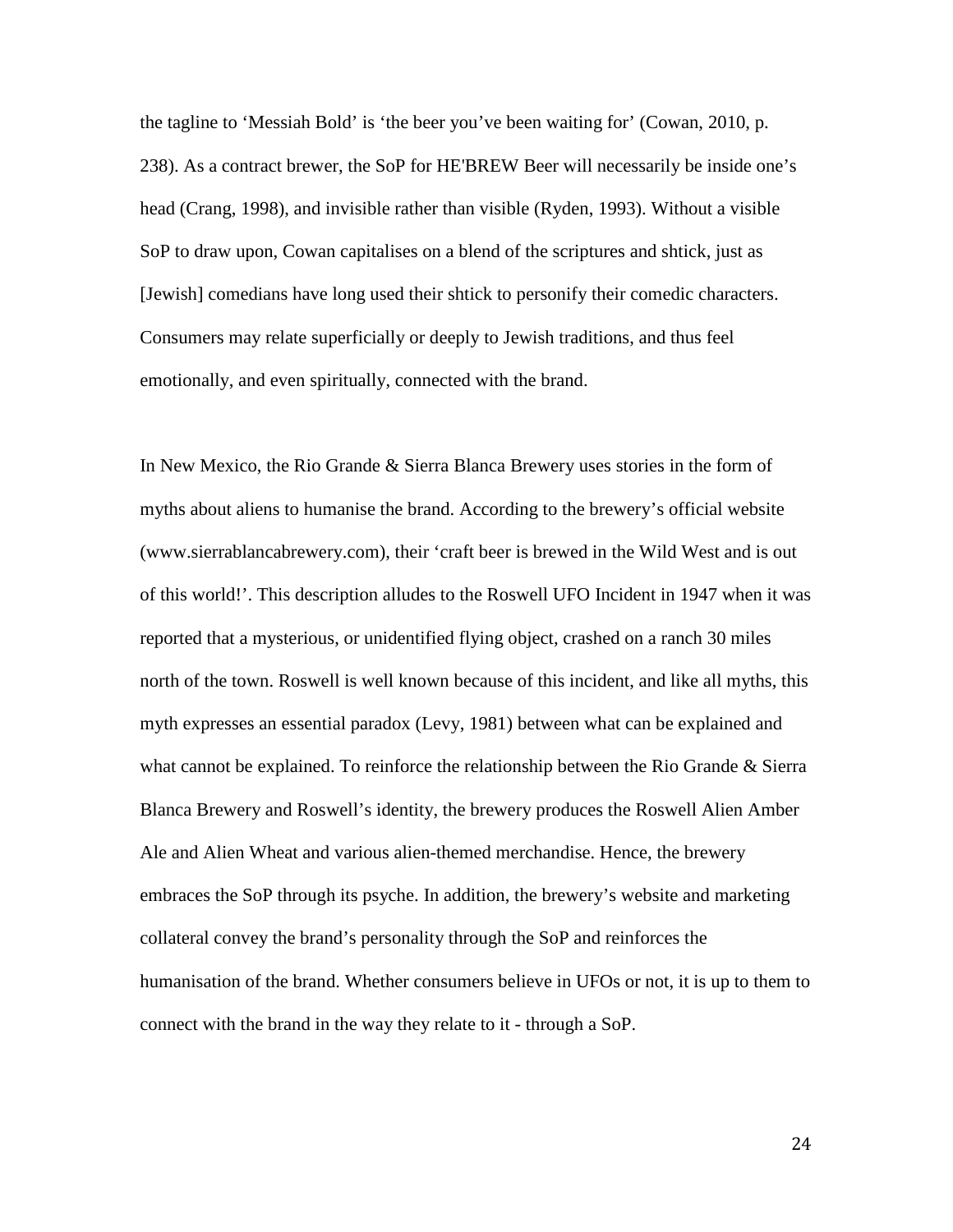Finally, brands may also be humanised through long running religious traditions specific to a particular region. In Belgium and the Netherlands, seven breweries are authorised to produce and label their beers with the 'Authentic Trappist Product' logo, with six of them located in Belgium. The SoP for the Trappist Breweries is derived from both the monasteries where, according to Trappist policies, the beers must be brewed, and from the sense of order that the Trappist ethos espouses. The strict rules related to the production and the operations of the breweries, and their religious settings, offer the Trappist breweries a unique mythical position in the world of beer.

The Trappist branding strategy is well regarded to the point that it is imitated, even though the usage of the 'Authentic Trappist Product' logo is strictly controlled. Imitations of European religion and Trappist brewing tradition can be observed elsewhere and even as culturally distinct as in Japanese craft breweries. Japanese Sankt Gallen Brewery borrows the Trappist traditions with its name, and is also featuring Saint Gall on the label. This grants the Japanese brewery a degree of authenticity [\(Beverland et al., 2008\)](#page-32-14) and perhaps a fictional pseudo-European SoP in a Japanese context. It also bestows the brands with humanising abilities. Despite the approach to how the place is used, the connections between the place of production, the producer and the SoP are inextricable. Again, this unique SoP humanisation may involve different feelings in consumers depending on their connection to the place; whether that is Europe or the physical location of Sankt Gallen Brewery. What Sankt Gallen means to the Japanese consumer and foreign tourists visiting the brewery is thus likely to evolve and develop between the brand, the place and the consumer.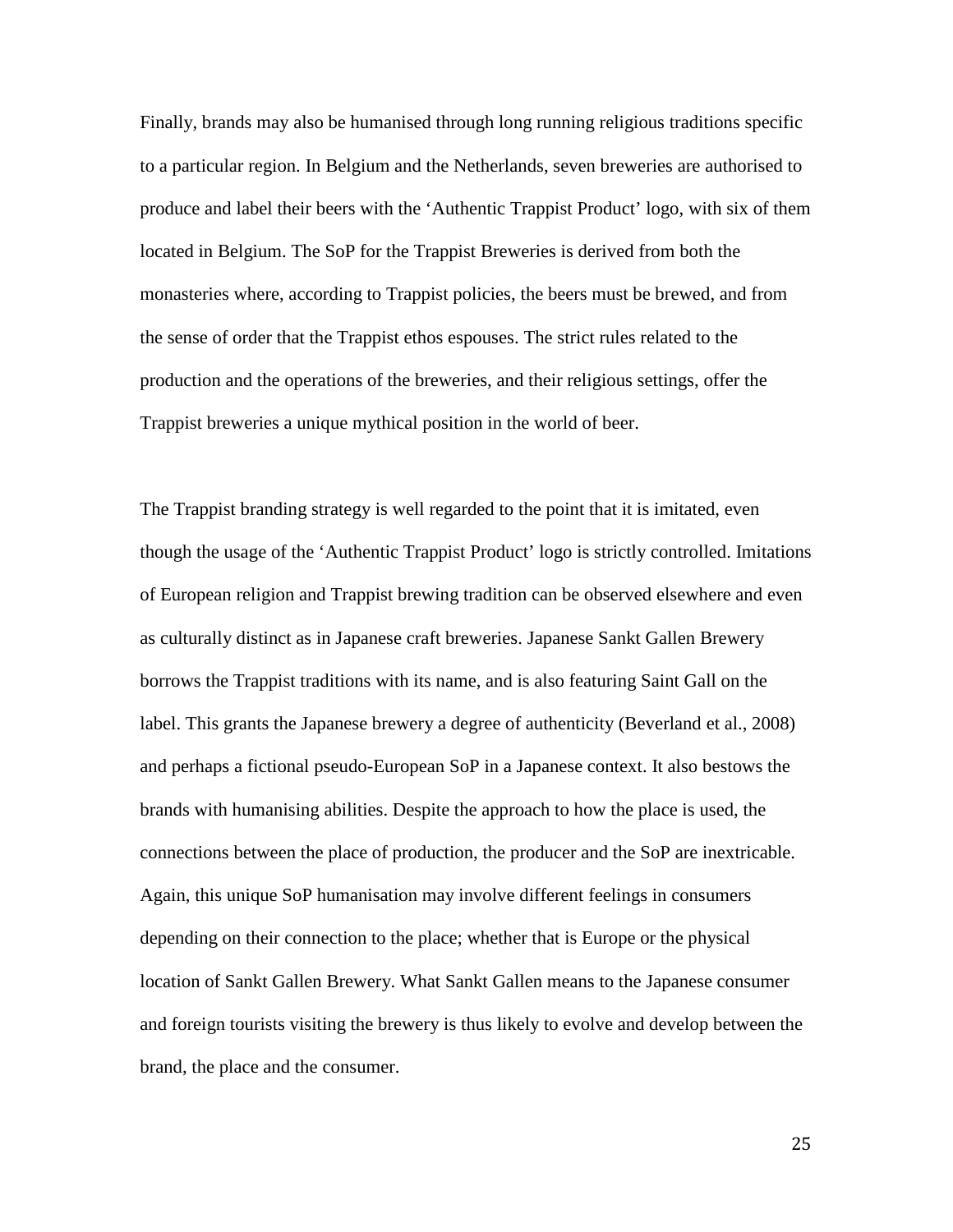In summarising our findings, Table 1 presents an overview of how myths, heroes and folklores derived from a SoP are used to humanise craft brewery brands and to establish an emotional connection with consumers, and lists the examples of breweries used in this study.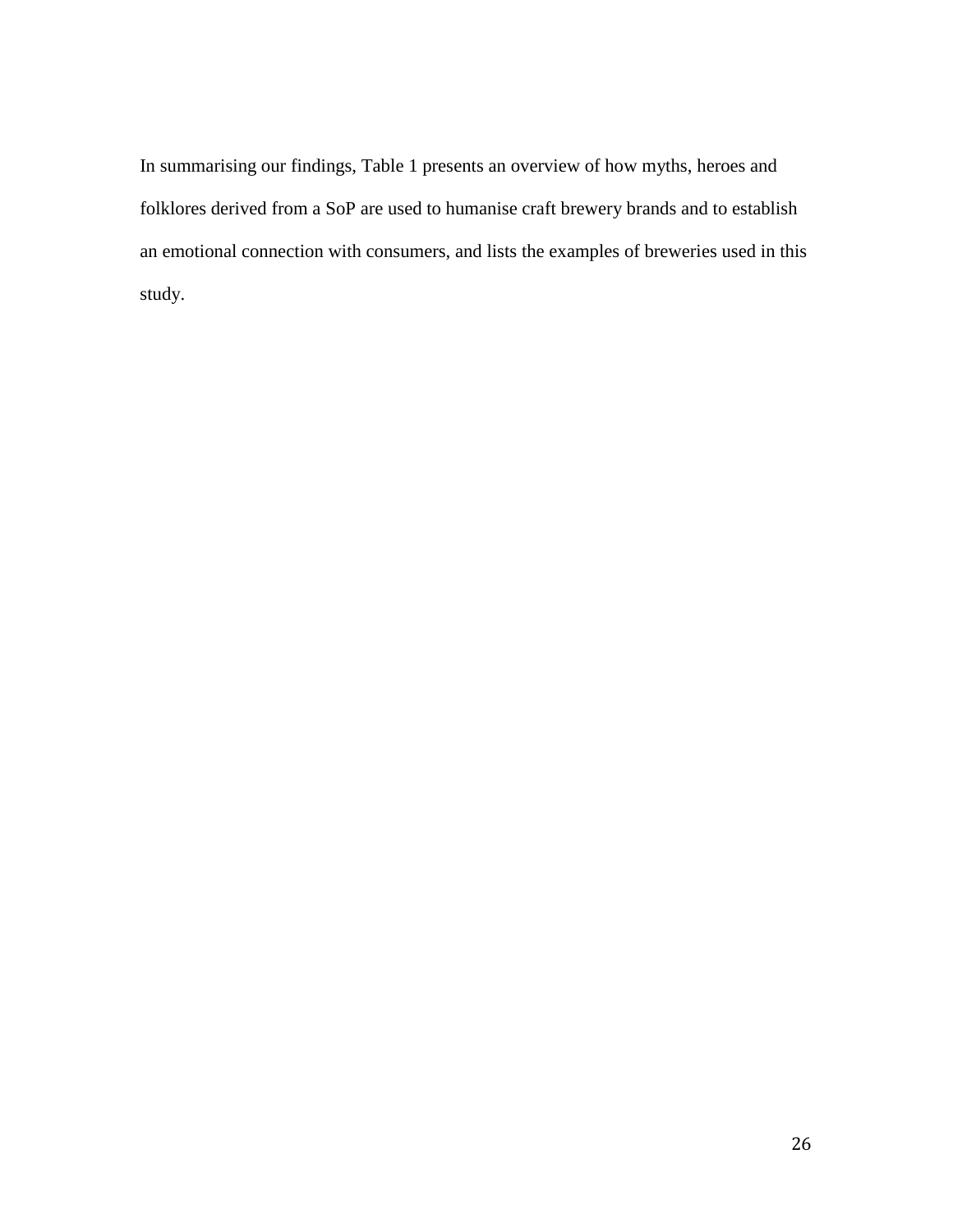|                                   | Narrative elements                                                                                                                                                                                                                                                                                              |                                                                                                                                                                                                                                                                                                                  |                                                                                                                                                                                                                                                                                                                                                                           |
|-----------------------------------|-----------------------------------------------------------------------------------------------------------------------------------------------------------------------------------------------------------------------------------------------------------------------------------------------------------------|------------------------------------------------------------------------------------------------------------------------------------------------------------------------------------------------------------------------------------------------------------------------------------------------------------------|---------------------------------------------------------------------------------------------------------------------------------------------------------------------------------------------------------------------------------------------------------------------------------------------------------------------------------------------------------------------------|
|                                   | <b>Heroes</b>                                                                                                                                                                                                                                                                                                   | <b>Folklores</b>                                                                                                                                                                                                                                                                                                 | <b>Myths</b>                                                                                                                                                                                                                                                                                                                                                              |
| Nature of SoP                     | Local hero physically<br>related to a location or<br>'imported' hero added<br>to a location. Hero<br>could also be the<br>owner which may<br>create a physical or<br>abstract SoP.<br>Hero used on labels or<br>brand names; related<br>to a physical location<br>or added to create a<br>'fictional' location. | Often based on local<br>history or a new story<br>added that fits with the<br>local community. Folklore<br>can also be woven<br>around the brewer.<br>Based on particular local<br>heritage, storytelling<br>around the brewery<br>location or the brewer or<br>histories that local<br>consumers can relate to. | Old myths and stories<br>unique to an area or to<br>the brewer, 'borrowed'<br>myths or new mythical<br>stories added to a<br>location, to the brewer<br>or the products.<br>Could also be related to<br>long lasting religious<br>traditions specific to an<br>area or even to<br>imitations of such<br>traditions to create<br>mythical elements<br>around the products. |
| Connection<br>via<br>humanisation | <b>Consumers are</b><br>connected to the hero<br>through a common<br>place (real or<br>phenomenologically).<br>May evoke feelings of<br>admiration (of the hero)<br>and pride (for being<br>connected to the hero).                                                                                             | <b>Connecting consumers</b><br>with unique local stories<br>related to a specific<br>location. The brewery<br>does not 'own' the<br>stories; consumers can<br>add or remove parts of it<br>in folkloric traditions.                                                                                              | <b>Connecting consumers</b><br>with a sense of the<br>divine, the unknown and<br>mystical, often derived<br>locally or connected to<br>the owner. Consumers<br>add to the myth based<br>on their understanding.                                                                                                                                                           |
| <b>Brewery</b><br>examples        | <b>Bridge Road Brewers</b><br>(Australia), Mikkeller<br>(Denmark), Wellington<br>Brewery (Canada),<br>Nøgne Ø (Norway)                                                                                                                                                                                          | <b>Anderson Valley Brewing</b><br>Co (USA),<br><b>Holgate Brewhouse</b><br>(Australia),<br>La Chouffe (Belgium),<br>Ægir Bryggeri og Pub<br>(Norway)                                                                                                                                                             | <b>Shmaltz Brewing</b><br>Company (USA),<br>Rio Grande & Sierra<br>Blanca Brewery (USA),<br>The Trappist Breweries<br>(Belgium/Holland),<br>Sankt Gallen Brewery<br>(Japan)                                                                                                                                                                                               |

Table 1: A SoP and humanisation of the brand: craft beer brands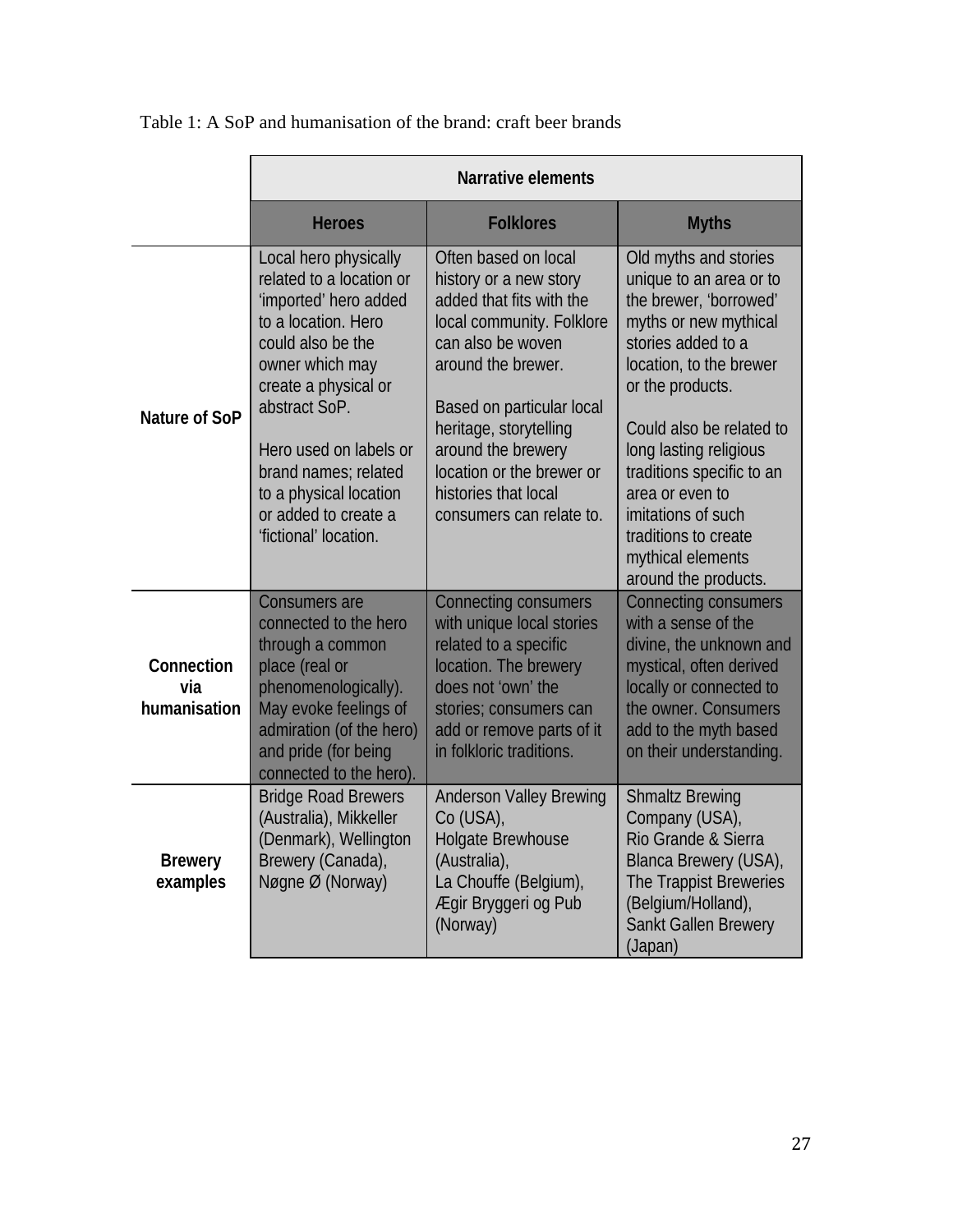#### **Conclusion**

Brand humanisation is now an almost essential element of a branding strategy. While a SoP has been used within the context of destination branding, to the best of our knowledge, it has not yet been explored as a source for the creative content for brand narratives to humanise brands. In this paper, we examined this issue with a qualitative inquiry into craft breweries from around the world. We add to the theory on brand humanisation as we found that a SoP offers a novel approach to anthromorphisation, personification and user imagery, and while different from these well-accepted brand humanisation strategies, a SoP can also operate in tandem with them to humanise brands. In addition, we suggest that a sense of place has the distinctive advantage of allowing both marketers and consumers to create narratives that have potential to humanise brands meaning that consumers can ultimately develop emotional attachments with the humanised brand.

Three conclusions, therefore, can be made as a result of this research, namely: 1) in addition to anthromorphisation, personification and user imagery, a SoP - via real or imagined heroes, folklores and myths - is a rich source for the creative content to humanise brands; 2) a SoP offers the opportunity for marketers and consumers to continually co-create, and as required re-create, brand narratives that humanise the brand; and 3) a SoP appears to be a suitable concept for craft breweries in preference to a country of origin for their brand narratives because of its local appeal. These conclusions have both theoretical and managerial implications.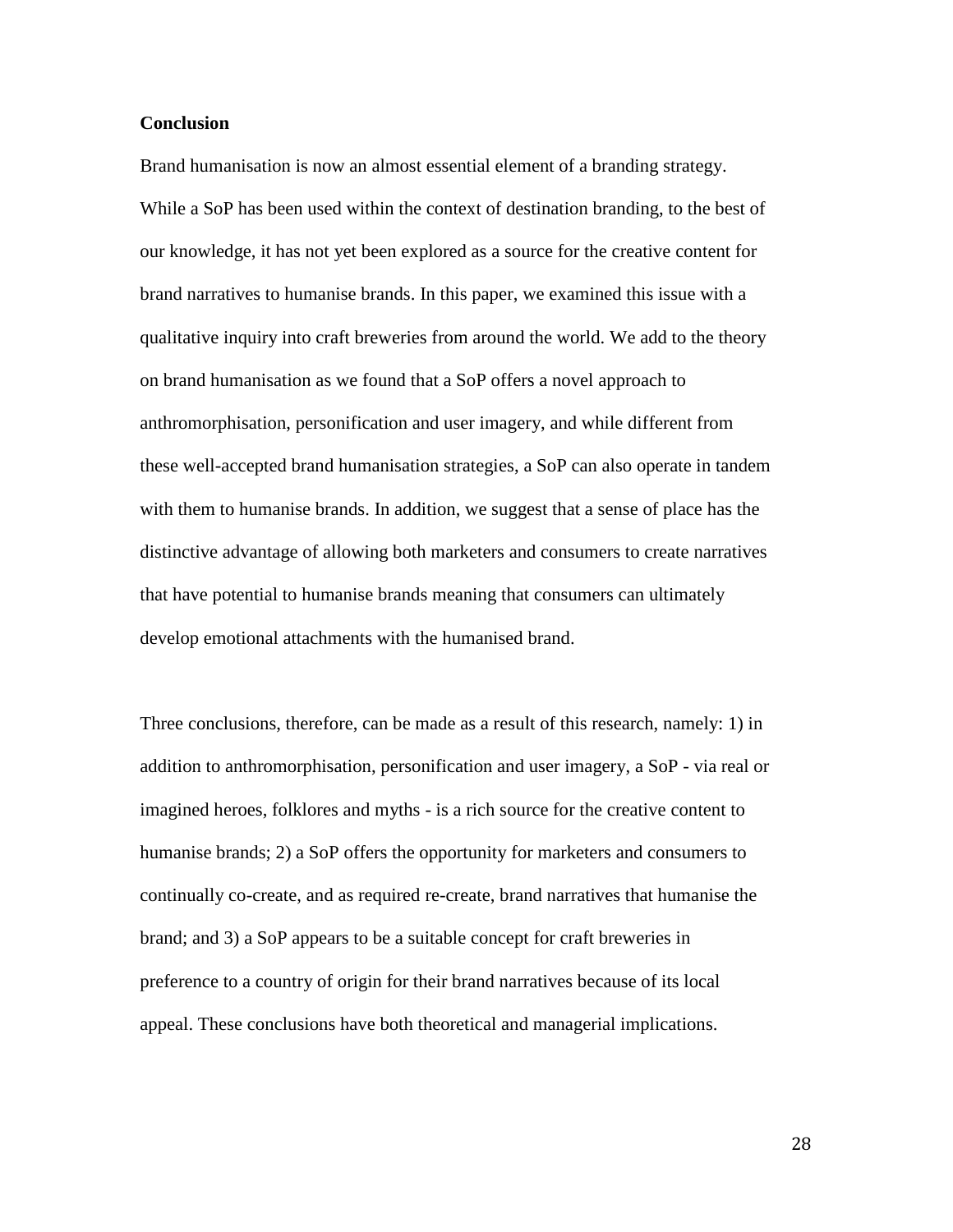# **Theoretical implications**

Since the seminal work of Fournier (1998) and Aaker (1997) on brand personality, a stream of research has emerged on how brands are humanised. To some extent, the humanisation strategies that marketers and scholars have examined have been focussed on anthromorphisation, personification or user imagery. In this paper, we have extended the theory on brand humanisation to integrate a SoP into a framework for humanising brands. We found that a SoP borrows human elements attached to a location, and serves as a powerful addition to the traditional brand humanisation strategies of anthromorphisation, personification and user imagery.

In addition, our analysis and findings suggest that a SoP is a valid construct within this theoretical framework and that it has potential to be both an independent brand humanisation strategy as well as one that operate in tandem with anthromorphisation, personification or user imagery. In this study, we make the first steps towards deconstructing a SoP from an abstract construct for brand humanisation strategies into a more concrete construct with reference to myths, heroes and folklores.

#### **Managerial implications**

Our research highlights that within the context of craft brewing, reality reflects a discourse in the literature - marketers tend to humanise brands. While the notion of a country of origin and its associated national hegemonic imagery and narratives may continue to be useful for brand narratives for the global beer brands, craft brewers and other similarly locally-positioned brands aiming to emotionally and personally connect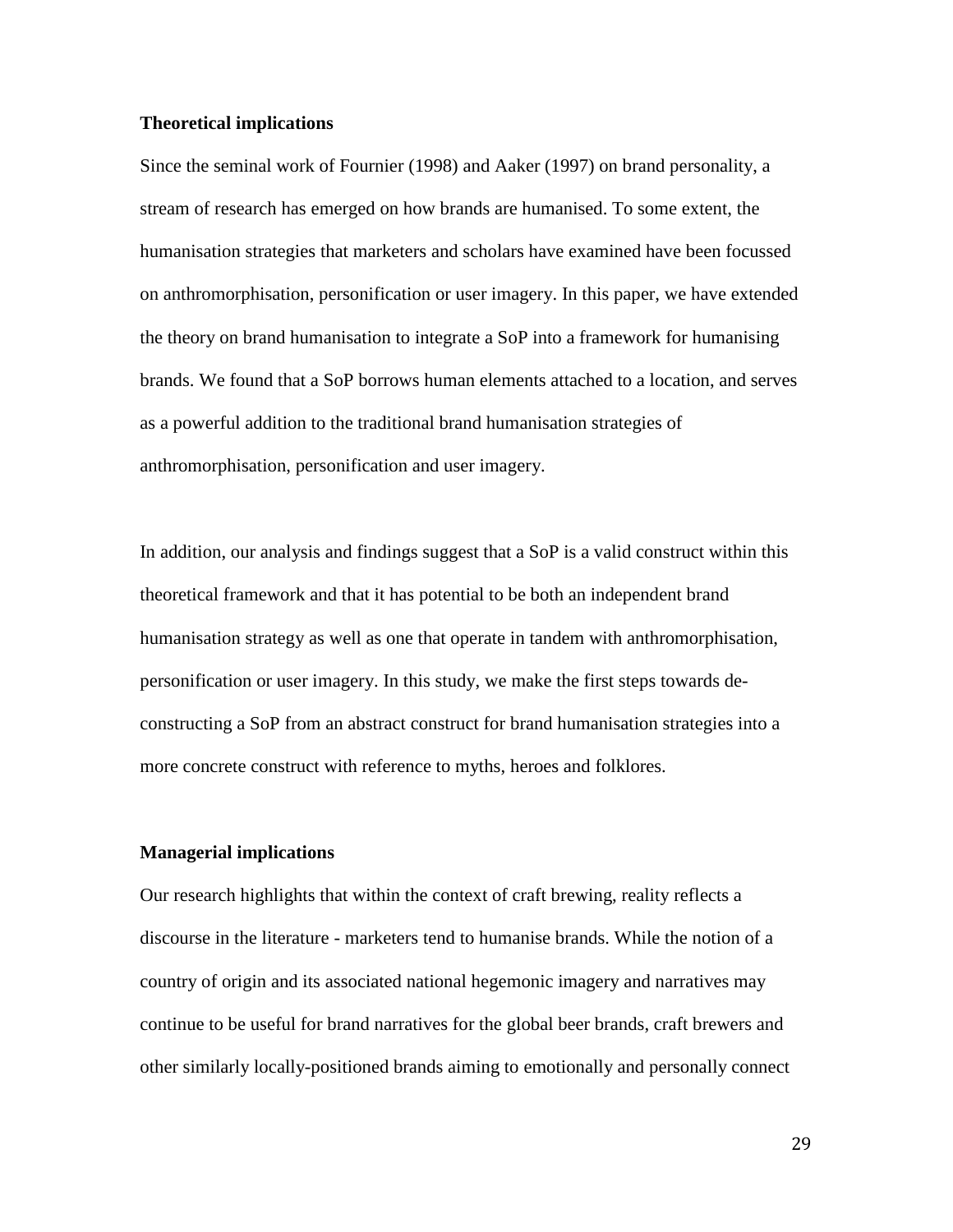with consumers will likely have greater success delving into their SoP for their brand narratives. A SoP, with its myths, heroes and folklore, connects with the heritage of a locale and with consumers. It has potential to bridge a gap between brand and consumer and thus create an emotional connection between them.

#### **Limitations and further research**

While it is not possible to generalise the findings of this study beyond the scope of the research context, we suggest that this study provides insights into how brands can be humanised using an innovative, yet powerful, source for the creative content for brand narratives. Hence, the opportunities for research on this topic are immense. Research beyond the scope of craft breweries, in contexts such as local arts and craft movements or farmers' markets where consumers are breaking away from a global orientation towards local orientations may provide further insights into the dynamics of a SoP in brand humanisation strategies.

Not canvassing the views of the craft breweries is one of the limitations of this research. However, future studies could address this issue with primary research. Data could be collected from craft breweries to determine whether they deliberately set out to humanise their brands, and if so, how they set out to do this. As Heilbrunn [\(1998\)](#page-33-12) states a brand 'only gains existence, identity and visibility through its appropriation and description by the various actors'. Thus, gaining information from consumers of craft beers regarding their perceptions as to whether craft brewery brands are human would help to gain a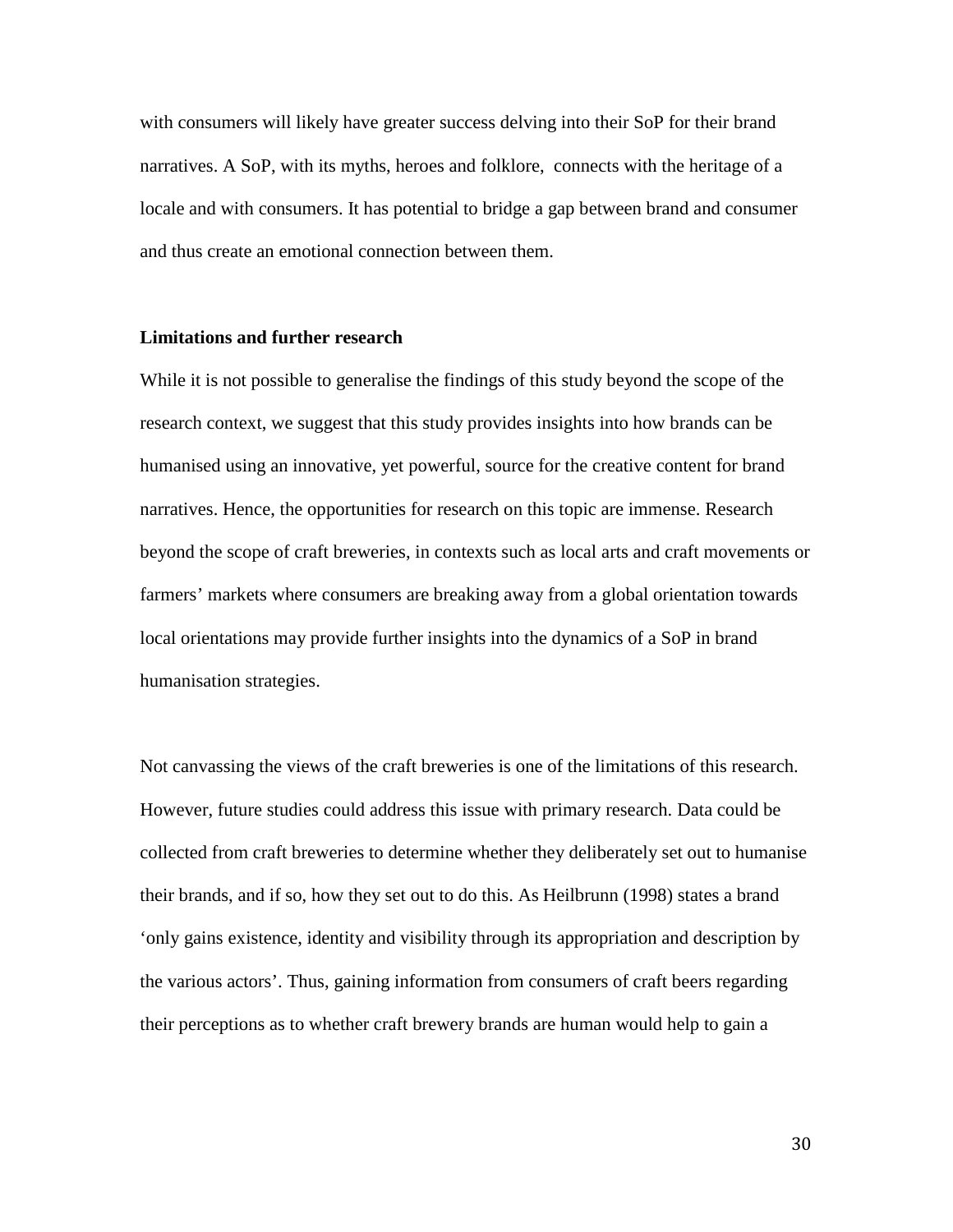comprehensive understanding of the dynamic relationship between these brands and their consumers.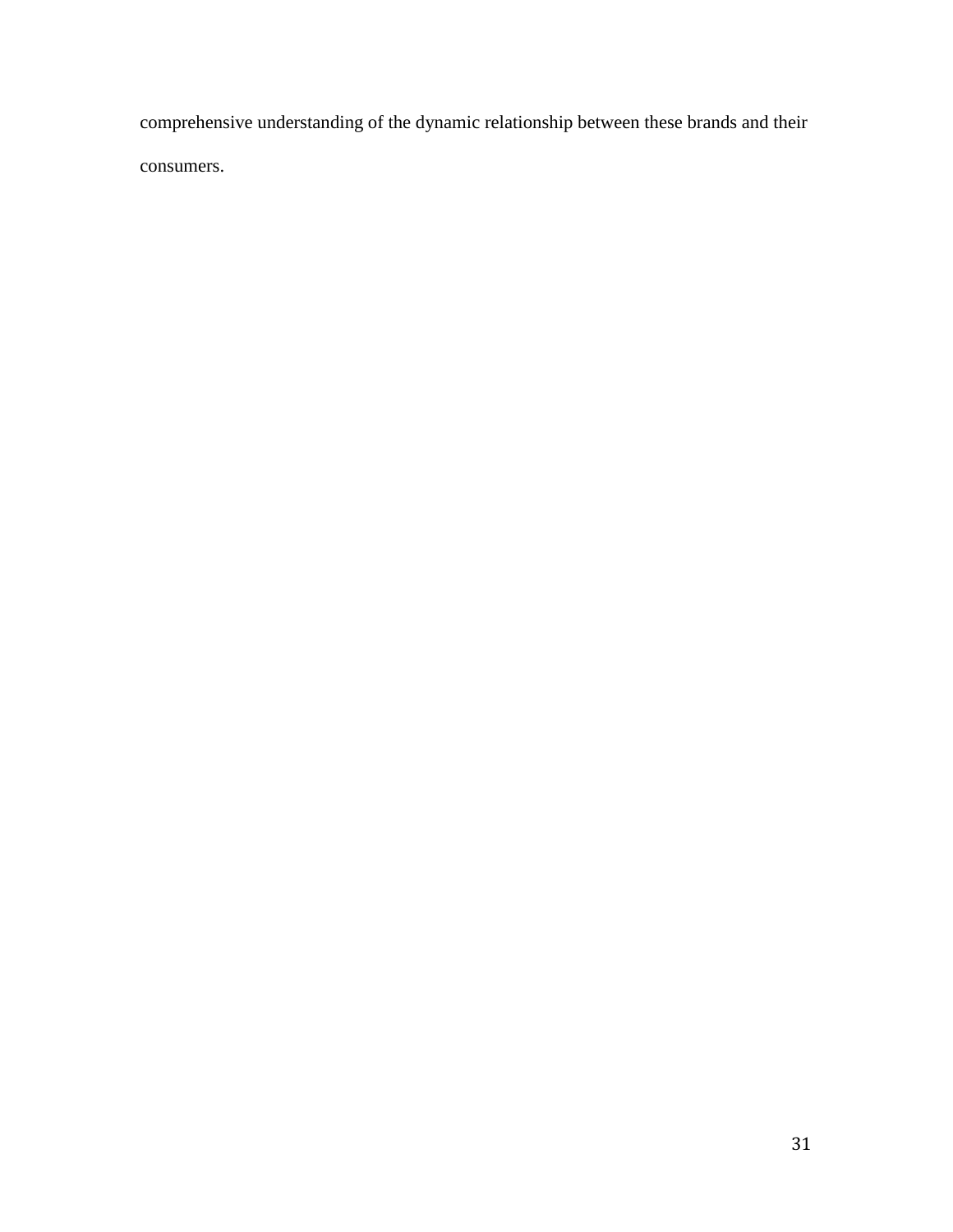# **References**

- <span id="page-32-5"></span>Aaker, J. (1997). Dimensions of brand personality. *Journal of Marketing Research, 34*(3), 347-356. doi: 10.2307/3151897
- <span id="page-32-0"></span>Aaker, J. (1999). The malleable self: the role of self-expression in persuasion. *Journal of Marketing Research, 36*(1), 45-57. doi: 10.2307/3151914
- <span id="page-32-9"></span>Aggarwa, P., & McGill, A. L. (2007). Is that car smiling at me? Schema congruity as a basis for evaluating anthropomorphized products. *Journal of Consumer Research, 34*(4), 468-479. doi: 10.1086/518544
- <span id="page-32-1"></span>Ahonen, T. T., & Moore, A. (2005). *Communities dominate brands: Business and marketing challenges for the 21st century*. London: Futuretext Ltd.
- <span id="page-32-18"></span>Arnould, E. J., Price, L., & Moisio, R. (2006). Making contexts matter: selecting contexts for theoretical insights. In R. Belk (Ed.), *Handbook of Qualiative Research* (pp. 106-128). Cheltenham: Edgar Elgar Publishing Limited.
- <span id="page-32-10"></span>Baker, B., & Bendel, P. (1998). Come and say G'day Retrieved 3rd January, 2012, from [http://www.atme.org/pubs/archives/77\\_1898\\_11926.cfm](http://www.atme.org/pubs/archives/77_1898_11926.cfm)
- <span id="page-32-11"></span>Belk, R. W., & Coon, G. S. (1993). Gift giving as agapic love: An alternative to the exchange paradigm based on dating experiences. *Journal of Consumer Research, 20*(3), 393-417. doi: 10.1086/209357
- <span id="page-32-13"></span>Ben-Amos, D. (1971). Toward a definition of folklore in context. *The Journal of American Folklore, 84*(331), 3-15. doi: 10.2307/539729
- <span id="page-32-2"></span>Benjamin, W. (1973). The storyteller: Reflections on the works of Nikolai Leskov. In H. Arendt (Ed.), *Illuminations* (pp. 83–107). London: Fontana Press.
- <span id="page-32-14"></span>Beverland, M. B., Lindgreen, A., & Vink, M. W. (2008). Projecting authenticity through advertising. *Journal of Advertising, 37*(1), 5-15. doi: 10.2753/joa0091- 3367370101
- <span id="page-32-4"></span>Booker, C. (2004). *The seven basic plots: Why we tell stories*. London: Continuum.
- <span id="page-32-8"></span>Brown, S. (2010). Where the wild brands are: Some thoughts on anthropomorphic marketing. *Marketing Review, 10*(3), 209-224. doi: 10.1362/146934710x523078
- <span id="page-32-15"></span>Brown, S., Kozinets, R. V., & Sherry, J. F. (2003). Teaching old brands new tricks: Retro branding and the revival of brand meaning. *Journal of Marketing, 67*(3), 19-33. doi: 10.1509/jmkg.67.3.19.18657
- <span id="page-32-3"></span>Brown, S., & Patterson, A. (2010). Selling stories: Harry Potter and the marketing plot. *Psychology & Marketing, 27*(6), 541-556. doi: 10.1002/mar.20343
- <span id="page-32-7"></span>Carroll, B., & Ahuvia, A. (2006). Some antecedents and outcomes of brand love. *Marketing Letters, 17*(2), 79-89. doi: 10.1007/s11002-006-4219-2
- <span id="page-32-17"></span>Carroll, G. R., & Swaminathan, A. (2000). Why the microbrewery movement? Organizational dynamics of resource partitioning in the U.S. brewing industry. *American Journal of Sociology, 106*(3), 715-762. doi: 10.1086/318962
- <span id="page-32-19"></span>Cowan, J. (2010). *Craft beer bar mitzvah*. New York, NY: Malt Shop Publishing.
- <span id="page-32-12"></span>Crang, M. (1998). *Cultural geography*. London: Routledge.
- <span id="page-32-6"></span>de Chernatony, L. (1999). Brand management through narrowing the gap between brand identity and brand reputation. *Journal of Marketing Management, 15*(1-3), 157- 179. doi: 10.1362/026725799784870432
- <span id="page-32-16"></span>Dundes, A., & Bronner, S. J. (2007). *Meaning of folklore : the analytical essays of Alan Dundes*. Logan, Utah: Utah State University Press.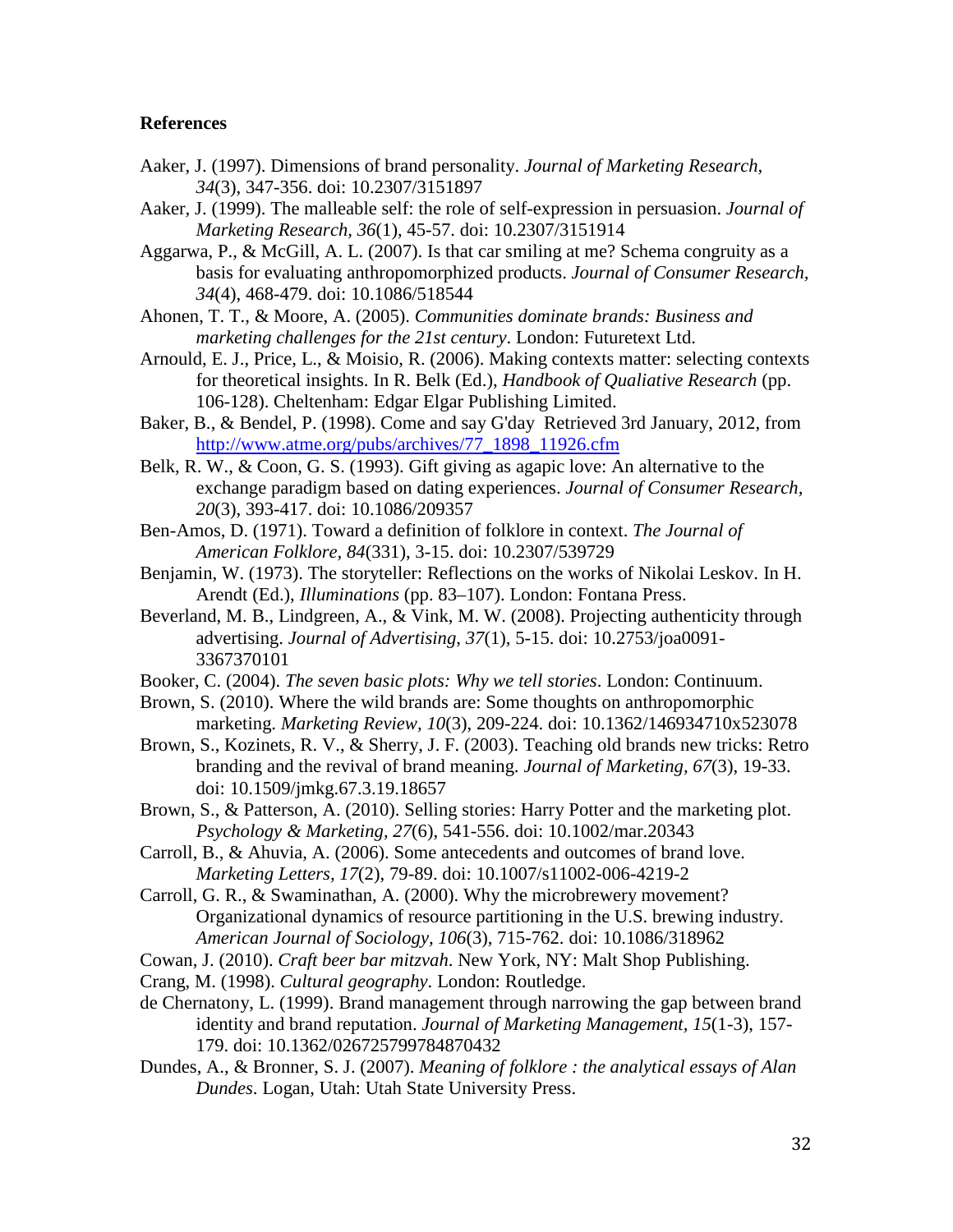- <span id="page-33-9"></span>Flack, W. (1997). American microbreweries and neolocalism: `Ale-ing' for a sense of place. *Journal of Cultural Geography, 16*(2), 37-53. doi: 10.1080/08873639709478336
- <span id="page-33-10"></span>Forristal, L. J., & Lehto, X. Y. (2009). Place branding with native species: Personality as a criterion. *Place Branding & Public Diplomacy, 5*(3), 213-225. doi: 10.1057/pb.2009.16
- <span id="page-33-0"></span>Fournier, S. (1998). Consumers and their brands: Developing relationship theory in consumer research. *Journal of Consumer Research, 24*(4), 343-373. doi: 10.1086/209515
- <span id="page-33-14"></span>Gehmann, U. (2003). Modern myths. *Culture & Organization, 9*(2), 105-119. doi: 10.1080/14759550302805
- <span id="page-33-6"></span>Gilmore, G. W. (1919). *Animism, or, thought currents of primitive peoples*. Boston: Marshall Jones company.
- <span id="page-33-7"></span>Grohmann, B. (2009). Gender dimensions of brand personality. *Journal of Marketing Research, 46*(1), 105-119. doi: 10.1509/jmkr.46.1.105
- <span id="page-33-3"></span>Gummesson, E. (1998). Productivity, quality and relationship marketing in service operations. *International Journal of Contemporary Hospitality Management, 10*(1), 4-15. doi: 10.1108/09596119810199282
- <span id="page-33-5"></span>Guthrie, S. E. (1995). *Faces in the clouds: A new theory of religion*. New York: Oxford University Press.
- <span id="page-33-13"></span>Hakala, U., Lätti, S., & Sandberg, B. (2011). Operationalising brand heritage and cultural heritage. *Journal of Product & Brand Management, 20*(6), 447-456. doi: 10.1108/10610421111166595
- <span id="page-33-15"></span>Hampson, T. (2008). *The beer book*. London: Dorling Kindersley Limited.
- <span id="page-33-8"></span>Hassan, S. S. (2000). Determinants of market competitiveness in an environmentally sustainable tourism industry. *Journal of Travel Research, 38*(3), 239-245. doi: 10.1177/004728750003800305
- <span id="page-33-12"></span>Heilbrunn, B. (1998). My brand the hero? A semiotic analysis of the consumer-brand relationship. In M. Lambkin, G. Foxall, F. Van Raaij & B. Heilbrunn (Eds.), *European perspectives on consumer behaviour* (pp. 370-401). Hemel Hempstead: Prentice-Hall.
- <span id="page-33-2"></span>Hirschman, E. C. (2010). Evolutionary branding. *Psychology and Marketing, 27*(6), 568- 583. doi: 10.1002/mar.20345
- <span id="page-33-4"></span>Hogg, M. K. (1998). Anti-constellations: Exploring the impact of negation on consumption. *Journal of Marketing Management, 14*(1/3), 133-158. doi: 10.1362/026725798784959354
- <span id="page-33-11"></span>Holt, D. B., & Thompson, C. J. (2004). Man-of-action heroes: The pursuit of heroic masculinity in everyday consumption. *Journal of Consumer Research, 31*(2), 425- 440. doi: 10.1086/422120
- <span id="page-33-16"></span>Hsu, S.-Y., Dehuang, N., & Woodside, A. G. (2009). Storytelling research of consumers' self-reports of urban tourism experiences in China. *Journal of Business Research, 62*(12), 1223-1254. doi: 10.1016/j.jbusres.2008.11.006
- <span id="page-33-1"></span>Jorgensen, B. S., & Stedman, R. C. (2001). Sense of place as an attitude: Lakeshore owners attitudes toward their properties. *Journal of Environmental Psychology, 21*(3), 233-248. doi: 10.1006/jevp.2001.0226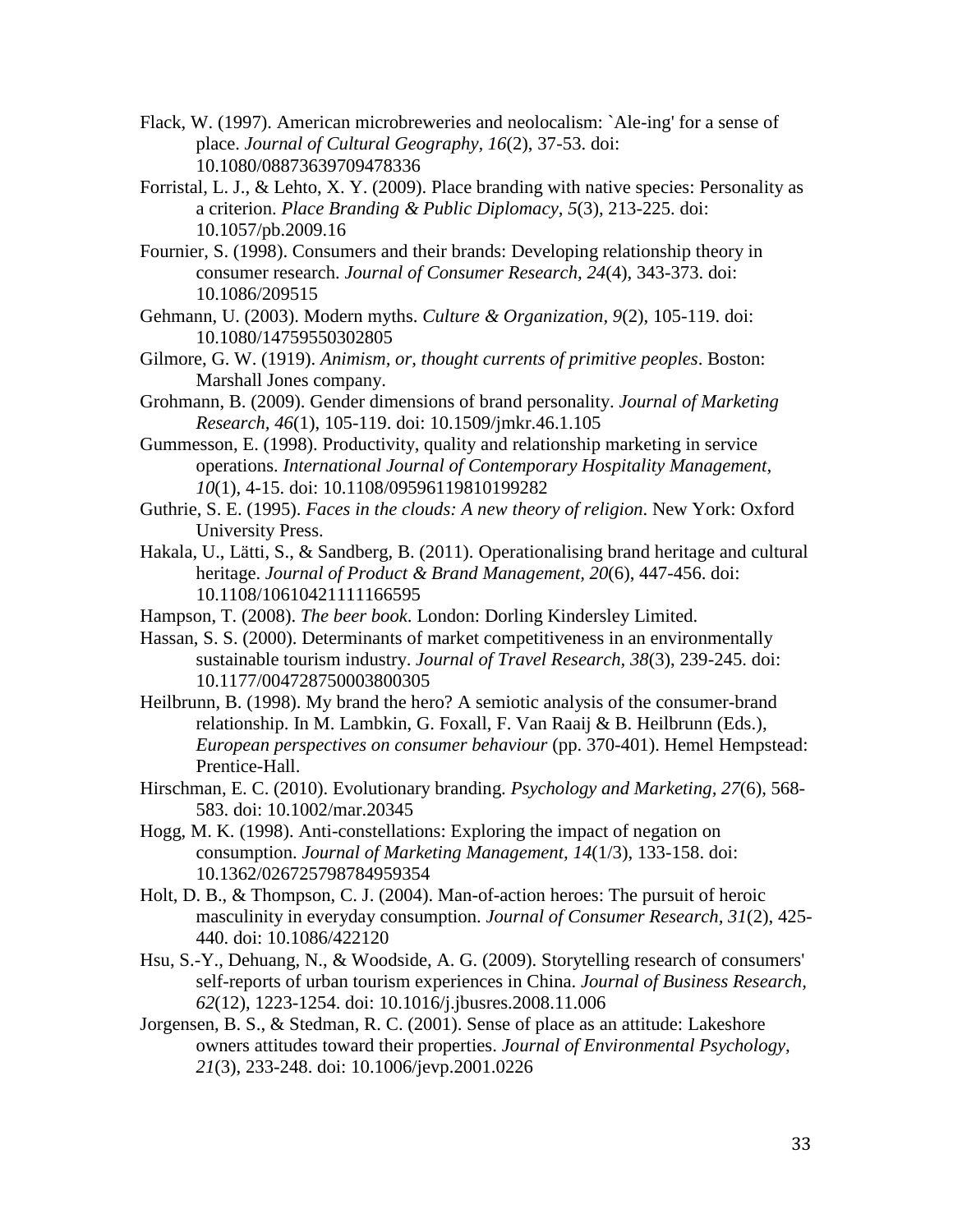- <span id="page-34-15"></span>Kniazeva, M., & Belk, R. W. (2007). Packaging as vehicle for mythologizing the brand. *Consumption, Markets & Culture, 10*(1), 51-69. doi: 10.1080/10253860601164627
- <span id="page-34-11"></span>Kressmann, F., Sirgy, M. J., Herrmann, A., Huber, F., Huber, S., & Lee, D.-J. (2006). Direct and indirect effects of self-image congruence on brand loyalty. *Journal of Business Research, 59*(9), 955-964. doi: 10.1016/j.jbusres.2006.06.001
- <span id="page-34-0"></span>Kyle, G. T., Mowen, A. J., & Tarrant, M. (2004). Linking place preferences with place meaning: An examination of the relationship between place motivation and place attachment. *Journal of Environmental Psychology, 24*(4), 439-454. doi: 10.1016/j.jenvp.2004.11.001
- <span id="page-34-10"></span>LeBel, J. L., & Cooke, N. (2008). Branded food spokescharacters: consumers' contributions to the narrative of commerce. *Journal of Product & Brand Management, 17*(3), 143-153. doi: 10.1108/10610420810875061
- <span id="page-34-7"></span>Lee, M. S. W., Motion, J., & Conroy, D. (2009). Anti-consumption and brand avoidance. *Journal of Business Research, 62*(2), 169-180. doi: 10.1016/j.jbusres.2008.01.024
- <span id="page-34-14"></span>Levy, S. J. (1981). Interpreting consumer mythology: A structural approach to consumer behavior. *Journal of Marketing, 45*(3), 49-61. doi: 10.2307/1251541
- <span id="page-34-17"></span>Lindow, J. (2001). *Handbook of norse mythology*. Santa Barbara, California: ABC-CLIO.
- <span id="page-34-1"></span>Low, S. M., & Altman, I. (1992). Place attachment. In S. M. Low & I. Altman (Eds.), *Place Attachment: A Concpetual Inquiry*. New York: Plenum Press.
- <span id="page-34-16"></span>McFarland, B. (2009). *World's best beers: One thousand craft brews from cask to glass*. New York: Sterling Publishing Company.
- <span id="page-34-2"></span>Ooi, C.-S. (2002). Poetics and politics of destination branding: Denmark. *Scandinavian Journal of Hospitality and Tourism, 4*(2), 107-128. doi: 10.1080/15022250410003898
- <span id="page-34-6"></span>Park, C. W., Jaworski, B. J., & Maclnnis, D. J. (1986). Strategic brand concept-image management. *Journal of Marketing, 50*(4), 135-145. doi: 10.2307/1251291
- <span id="page-34-8"></span>Park, C. W., MacInnis, D. J., Priester, J., Eisingerich, A. B., & Iacobucci, D. (2010). Brand attachment and brand attitude strength: Conceptual and empirical differentiation of two critical brand equity drivers. *Journal of Marketing, 74*(6), 1- 17. doi: 10.1509/jmkg.74.6.1
- <span id="page-34-4"></span>Penaloza, L., & Price, L. L. (1993). Consumer resistance: A conceptual overview. *Advances in Consumer Research, 20*(1), 123-128. doi: <http://www.acrwebsite.org/volumes/>
- <span id="page-34-9"></span>Puzakova, M., Kwak, H., & Rocereto, J. F. (2009). Pushing the envelope of brand and personality: Antecedents and moderators of anthropomorphized brands. *Advances in Consumer Research - North American Conference Proceedings, 36*, 413. doi: <http://www.acrwebsite.org/volumes/>
- <span id="page-34-3"></span>Quelch, J. A., & Jocz, K. E. (2012). *All business is local: Why place matters more than ever in a global, virtual world*. USA: Penguin Group.
- <span id="page-34-12"></span>Rantanen, T. (2003). The new sense of place in 19th-century news. *Media Culture & Society, 25*(4), 435-449. doi: 10.1177/01634437030254001
- <span id="page-34-13"></span>Relph, E. (1976). *Place and placelessness*. London: Pion.
- <span id="page-34-5"></span>Rucker, D. D., Galinsky, A. D., & Dubois, D. (2012). Power and consumer behavior: How power shapes who and what consumers value. *Journal of Consumer Psychology, 22*(3), 352-368. doi: 10.1016/j.jcps.2011.06.001